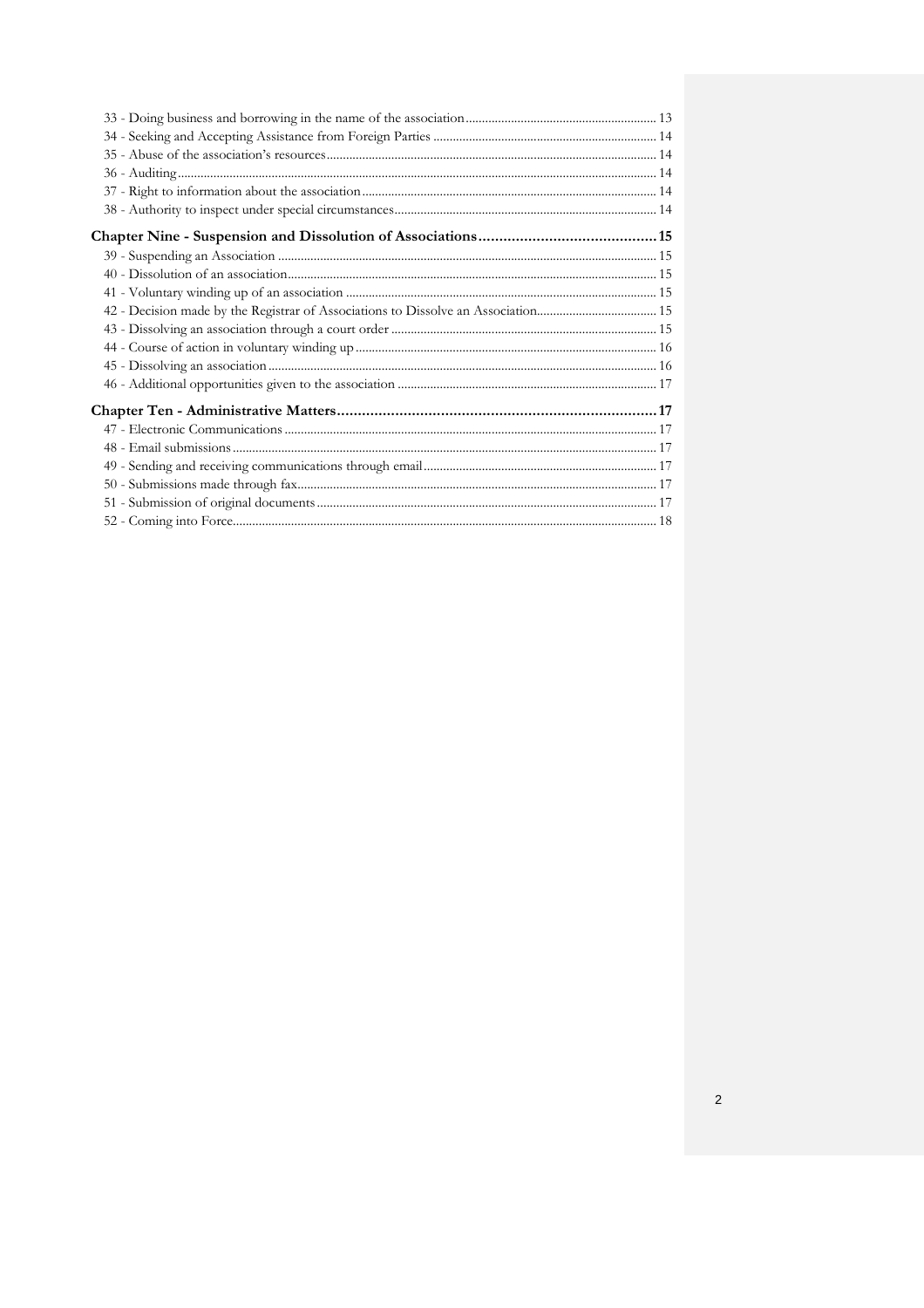#### **Chapter One - Preliminary Provisions**

This regulation is drafted under Act 1/2003 (Associations Act). The Ministry of Home<br>**1 - Introduction** Affairs is responsible for the overall administration and implementation of this Affairs is responsible for the overall administration and implementation of this regulation. **2 - Title** This regulation shall be cited as "Regulation on Associations" **3 - Objective** The objective of this regulation is to establish and publicise the procedures and **3 - Objective** standards for incorporation of and management of activities of associations in the Maldives, including management of an association's money and property, financial transactions, and winding up and dissolution of associations.

#### **Chapter Two - Incorporation and Management of Associations**

| 4 - Submissions for                                                                                                                                                     | (a) Any association wishing to operate in the Maldives must be incorporated and<br>registered on the Register of Associations, as per section 2 of Act 1/2003 (Associations                                                        |                       |  |
|-------------------------------------------------------------------------------------------------------------------------------------------------------------------------|------------------------------------------------------------------------------------------------------------------------------------------------------------------------------------------------------------------------------------|-----------------------|--|
| registration of                                                                                                                                                         | Act).                                                                                                                                                                                                                              |                       |  |
| associations                                                                                                                                                            | (b) Persons desiring the incorporation and registration of an association shall complete<br>and submit to the Registrar of Associations, the form attached in Annex - 1 of this<br>regulation, along with the following documents: |                       |  |
|                                                                                                                                                                         | i. Copy of the national identity cards of those wishing to be founding members of the<br>association;                                                                                                                              |                       |  |
|                                                                                                                                                                         | ii. Criminal records of the founding members. The criminal record form is attached in<br>Annex - 2 of this regulation;                                                                                                             |                       |  |
|                                                                                                                                                                         | iii. Letter of no objection, by the owner of the property at which the associations<br>secretariat will be registered;                                                                                                             |                       |  |
| iv. Two print outs and softcopy of the association's Governing Regulation;<br>v. Drawing and soft copy of the association's seal, logo, flag and color scheme (if any); |                                                                                                                                                                                                                                    |                       |  |
|                                                                                                                                                                         |                                                                                                                                                                                                                                    |                       |  |
|                                                                                                                                                                         | vi. The association's motto (if any), and it's meaning;                                                                                                                                                                            |                       |  |
|                                                                                                                                                                         | vii. If the association is being formed as an affiliate of a government office or a<br>company, a letter of no objection from the respective government office or company;                                                         |                       |  |
|                                                                                                                                                                         | (c) Any person filing a submission to form an association under subsection (b) of this<br>clause must be of age 18 years or older;                                                                                                 | Con<br>mac            |  |
|                                                                                                                                                                         | (d) An association cannot be registered under the name of a person who is found to<br>have a criminal record or is currently under any kind of detention.                                                                          | as tl<br>crim<br>type |  |
|                                                                                                                                                                         |                                                                                                                                                                                                                                    | Is th                 |  |
|                                                                                                                                                                         |                                                                                                                                                                                                                                    | $C_{112}$             |  |

**nment [YR1]: Clarification needs to b** le on the reasoning behind this point his would not allow a person with AN inal record (irrespective of time and of crime) to form an association.

his best practise?

Suggestion: Identify and specify type of crime and / or make it time bound.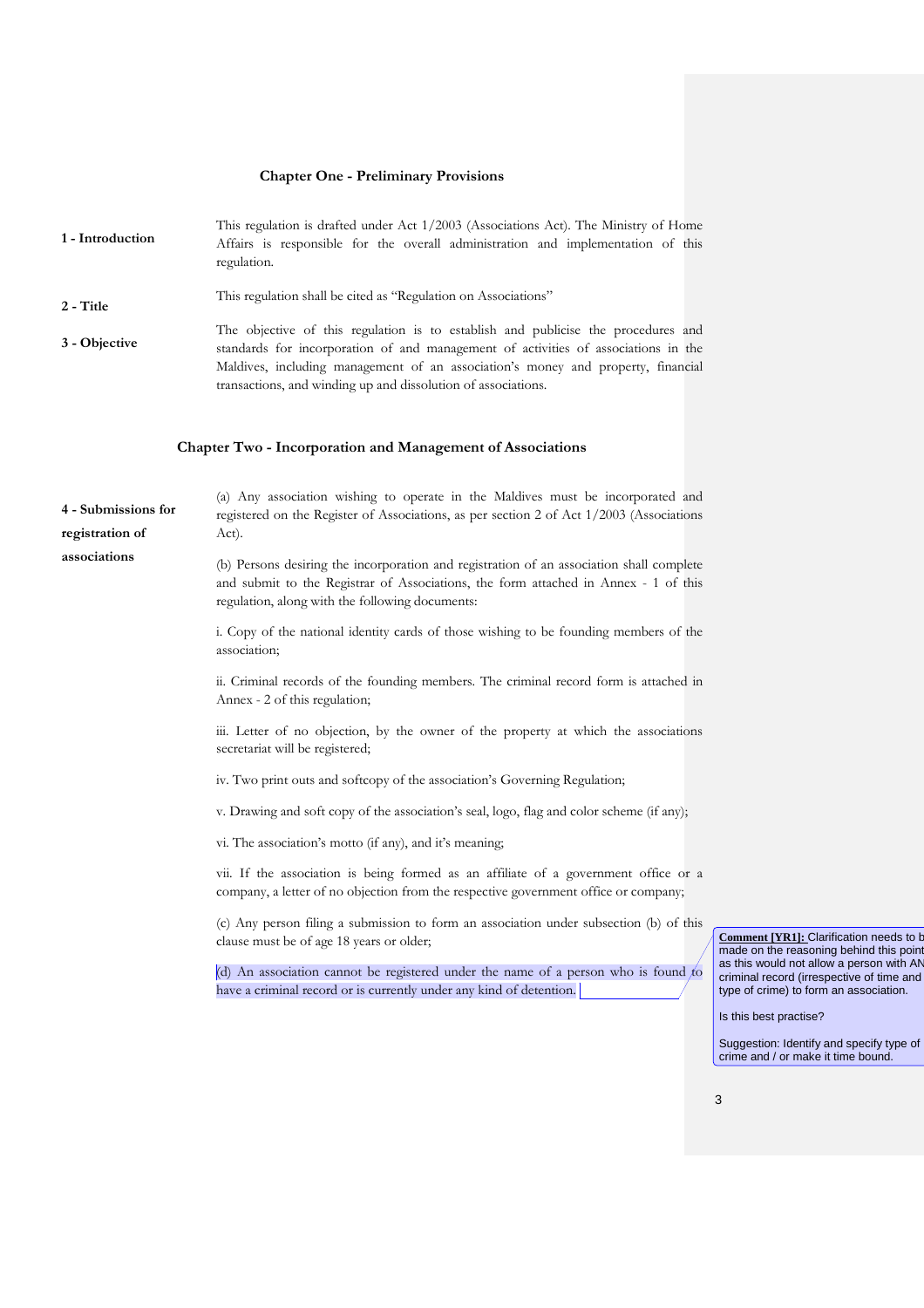| 5 - Registration of<br>associations                 | The Registrar of Associations shall consider submissions made under section 4(b) of this<br>regulation and upon registering an association, in accordance with the provisions of Act<br>1/2003 (Associations Act) and this regulation, issue a certificate to the effect that the<br>association has been registered.                                                                                                                                                               |                                                                                                                                        |
|-----------------------------------------------------|-------------------------------------------------------------------------------------------------------------------------------------------------------------------------------------------------------------------------------------------------------------------------------------------------------------------------------------------------------------------------------------------------------------------------------------------------------------------------------------|----------------------------------------------------------------------------------------------------------------------------------------|
| 6 - Operations of<br>International<br>Organisations | (a) International organizations, except those which come into being as a result of and<br>agreement with the Maldivian government or those formed following Maldives<br>ratification of international convention(s), shall operate in the Maldives only after<br>obtaining a permission from the Registrar of Associations for operating in the Maldives,<br>and registering a branch of that organisation in the Maldives in accordance with the<br>provisions of this regulation. |                                                                                                                                        |
|                                                     | (b) International organisations wishing to operate in the Maldives, in order to obtain<br>permission to do so, shall complete and submit to the Registrar of Associations, the<br>form attached in Annex - 3 of this regulation, along with the following documents:                                                                                                                                                                                                                |                                                                                                                                        |
|                                                     | i. Organisation's objectives and details of planned activities;                                                                                                                                                                                                                                                                                                                                                                                                                     |                                                                                                                                        |
|                                                     | ii. A document disclosing all the assets belonging to the association;                                                                                                                                                                                                                                                                                                                                                                                                              |                                                                                                                                        |
|                                                     | iii. A document disclosing the organisation's primary beneficiaries;                                                                                                                                                                                                                                                                                                                                                                                                                |                                                                                                                                        |
|                                                     | iv. A document issued by the embassy of the country to which the organisation belongs<br>to, granting permission to operate in the Maldives.                                                                                                                                                                                                                                                                                                                                        |                                                                                                                                        |
|                                                     | (c) The Registrar of Associations in considering submissions made by international                                                                                                                                                                                                                                                                                                                                                                                                  |                                                                                                                                        |
|                                                     | organisations, requesting for permission to operate in the Maldives, shall take into                                                                                                                                                                                                                                                                                                                                                                                                |                                                                                                                                        |
|                                                     | account the extent to which the activities foreseen under the organisation are in line with                                                                                                                                                                                                                                                                                                                                                                                         |                                                                                                                                        |
|                                                     | and contribute to the national development plans and activities of related government                                                                                                                                                                                                                                                                                                                                                                                               |                                                                                                                                        |
|                                                     |                                                                                                                                                                                                                                                                                                                                                                                                                                                                                     |                                                                                                                                        |
|                                                     | institutions and the expected benefit to the government.                                                                                                                                                                                                                                                                                                                                                                                                                            | <b>Comment [YR2]:</b> Factoring in alignment<br>with national development plans of the                                                 |
| 7 - Registration of                                 | International organisations with the permission to operate in the Maldives under section                                                                                                                                                                                                                                                                                                                                                                                            | government when considering permissid<br>for registration might not be best practise                                                   |
| International<br>Organisations                      | 6(b) of this regulation, shall register the organisation in the Maldives by completing and<br>submitting to the Registrar of Associations, the form attached in Annex - 4 of this<br>regulation, along with the following documents:                                                                                                                                                                                                                                                | as;<br>a) Entails discretionary authority at the<br>hands of the Registrar<br>b) Leaves organisations at the risk of                   |
|                                                     | i. Proof of registration in the country to which the organisation belongs;                                                                                                                                                                                                                                                                                                                                                                                                          | dissolution when governments /<br>government priorities change                                                                         |
|                                                     | ii. Accredited copy and English translation of the organisation's Constitution or<br>Governing Regulation;                                                                                                                                                                                                                                                                                                                                                                          | c) Is disadvantageous to organisations<br>focusing on 'non-development' related<br>specific (eg: artistic / alternative)<br>activities |
|                                                     | iii. If any of the persons wishing to register the organisation in the Maldives is a<br>foreigner, then a criminal record of that person issued by the relevant authority from the<br>respective country;                                                                                                                                                                                                                                                                           | Suggestion: Permission to be granted to<br>all organisations that seek to operate<br>lawfully in the Maldives.                         |
|                                                     | iv. A copy of the organisation's resolution, expressing no objections to establishing a<br>branch in the Maldives.                                                                                                                                                                                                                                                                                                                                                                  |                                                                                                                                        |
|                                                     | (b) Associations granted permission to operate in the Maldives, under section $6(c)$<br>should, in registering and managing the association, act in accordance with the<br>provisions of Act 1/2003 (Associations Act) and this regulation.                                                                                                                                                                                                                                         |                                                                                                                                        |
| 8 - Register of<br>Associations                     | (a) The Registrar of Associations, in accordance with Act 1/2003 (Associations Act)<br>shall maintain a Register of Associations registered in the Maldives.                                                                                                                                                                                                                                                                                                                        |                                                                                                                                        |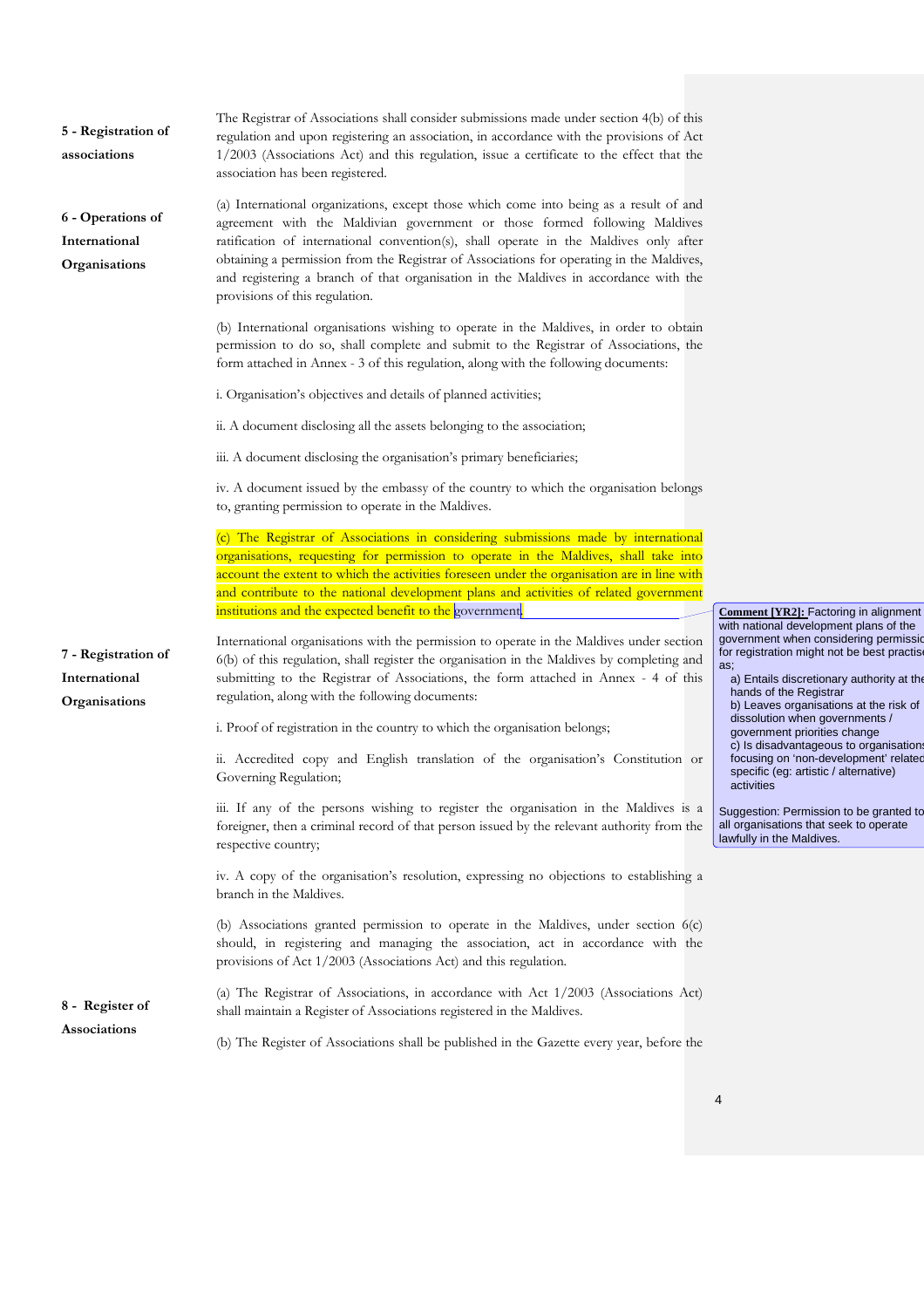**9 - Management of an Association** After registration, associations may conduct its activities in accordance with the Laws and Regulations of the Maldives, and in accordance with the organisation's Governing Regulation. If any of the activities carried out by the association requires a special permit or authorisation from another state institution, then the organisation should obtain such permission accordingly. **10 - Disciplinary Standards of the Association**  All associations must establish and pass a disciplinary standard that all of its members should abide by. **11 - Overseas operations of Maldivian NGOs** (a) An organisation registered in the Maldives in accordance with Act 1/2003 (Associations Act), may operate in a foreign country, in accordance with the Laws and Regulations governing associations in the respective country. (b) Organisations (registered in the Maldives) wishing to operate outside of the Maldives shall submit to the Registrar of Associations, detailed information about the activities planned for overseas operations, beneficiaries and the expected gains to the Maldives from the planned activities, 15 days prior to commencement of overseas operations. **12 - Establishment and management of subbranches of the organisation**  (a) Any association wishing to establish a branch, except bodies and committees established for administrative purposes, shall do so, only after obtaining permission from the Registrar of Associations. (b) Any association wishing to establish a branch, shall submit to the Registrar of Associations, information about where the branch of the association will be established, details of activities planned under the branch, details of beneficiaries and expected benefits and gains from activities conducted under the branch. **Comment [YR3]:** This poses administrati burdens on NGOs and gives discretiona power to the Registrar. Suggestion: requirement might be for NGOs to

1st of March.

(c) The Registrar of Associations shall not grant permission to establish an additional branch of an organisation, if establishment of such branches is not foreseen in the organisation's Governing Regulation and if the establishment and management of the branch is in a manner that may result in loss of control of its branches.

- As NGOs should be registered at the inception anyway, a more reasonable inform the Registrar rather than to obtain permission again. - If obtaining permission cannot be overlooked, a clear time bound procedure with criteria needs to be specified.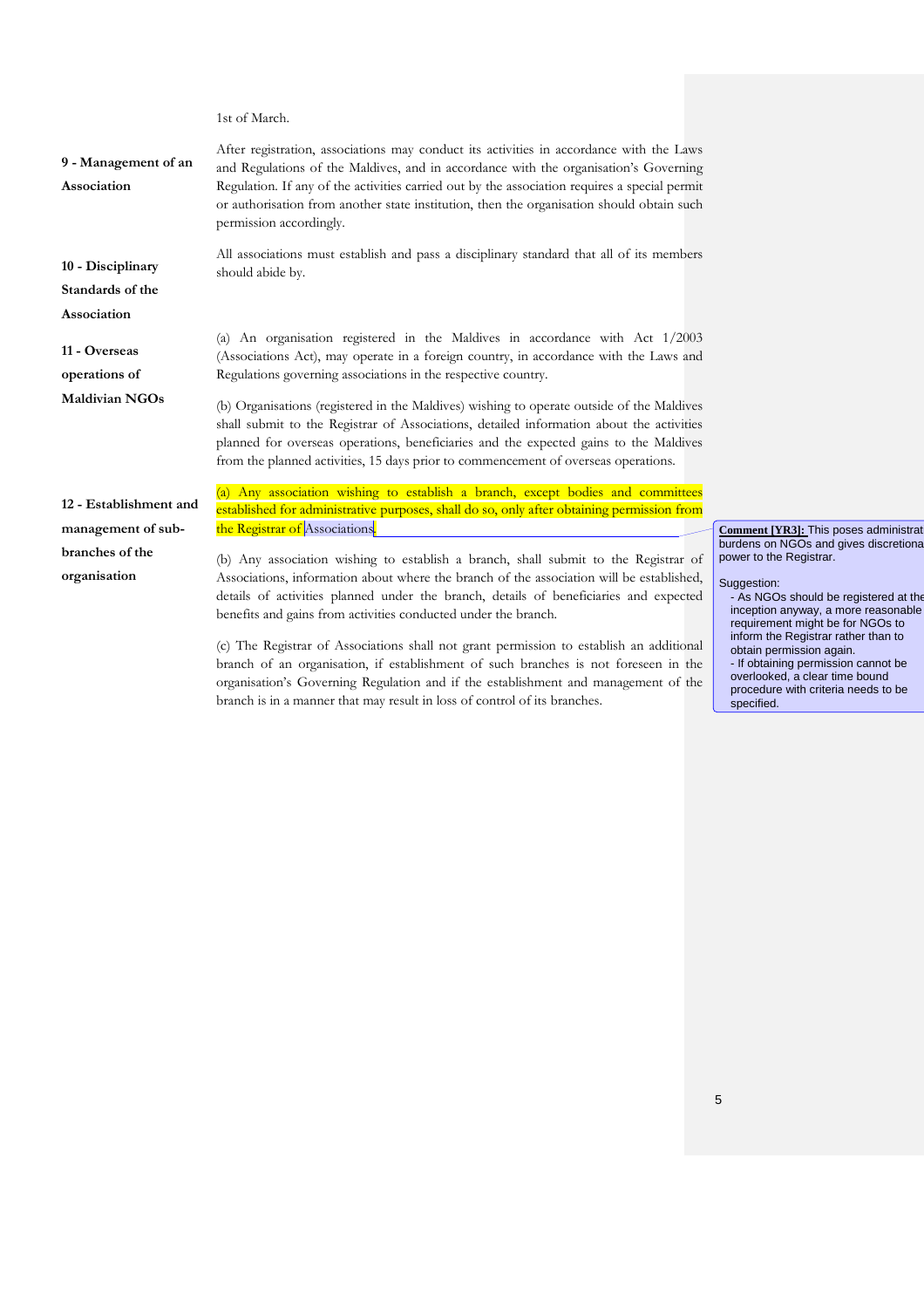#### **Chapter Three - Name, Seal, Flag, Color and Motto of the Association**

| 13 - Name of the<br>Association | (a) The name of an association must be acceptable within the standards for naming<br>association. Names that fits into any of the following cannot be registered:                                                                                                                                                                                                                                             |                                                        |
|---------------------------------|---------------------------------------------------------------------------------------------------------------------------------------------------------------------------------------------------------------------------------------------------------------------------------------------------------------------------------------------------------------------------------------------------------------|--------------------------------------------------------|
|                                 | i. A name that is already registered in the Register of Associations or a name that could<br>be confused with a name that is already registered in the Register of Associations;                                                                                                                                                                                                                              |                                                        |
|                                 | ii. A name that is well established and associated with an organisation outside of the<br>Maldives, or a name that is well established and associated with a business brand within<br>or outside of the Maldives;                                                                                                                                                                                             |                                                        |
|                                 | iii. A name of a state institution or a name that could be confused with a name of a state<br>institution;                                                                                                                                                                                                                                                                                                    |                                                        |
|                                 | iv. A name that does not suit or match the objectives and activities of the association;                                                                                                                                                                                                                                                                                                                      |                                                        |
|                                 | v. A name that does not have a meaning or has an incomplete meaning;                                                                                                                                                                                                                                                                                                                                          |                                                        |
|                                 | vi. A name that is contrary to the values or ways of Islam or a name that is not<br>acceptable on grounds of decency and security.                                                                                                                                                                                                                                                                            |                                                        |
|                                 | (b) If the proposed name of the association is not a common Dhivehi phrase, then the<br>meaning of the phrase/name from the Maldivian dictionary and the intended meaning<br>for the phrase/name should be specified. If the proposed name is an English<br>phrase/name, then the meaning of the phrase/name from the English dictionary and the<br>intended meaning for the phrase/name should be specified. |                                                        |
|                                 | (c) The short name given to an association should be the abbreviated short form of the<br>association's long name. Preference should be given to Dhivehi in naming associations.                                                                                                                                                                                                                              |                                                        |
| 14 - Changing the               | (a) The name of an association shall be changed or revised, if a decision to change the<br>name has been made in any one of the following circumstances or ways:                                                                                                                                                                                                                                              |                                                        |
| name of an association          | i. Through a decision by the association's Executive Committee to do so;                                                                                                                                                                                                                                                                                                                                      | <b>Comment</b> [YR4<br>of lobbying and<br>make a name  |
|                                 | ii. Upon notification from the Registrar of Associations to do so;                                                                                                                                                                                                                                                                                                                                            | establish them<br>NGO <sub>s.</sub><br>This gives unre |

iii. Through an order issued by a Court to do so.

(b) The Executive Committee of an association shall change the association's name if such a decision has been made under subsection (a) of this clause. Changes or revisions brought to an association's name shall be passed with a simple majority in a general meeting of all members of the association, and the original of the resolution passed to change the name, along with two copies of the Governing Regulation of the association, should be submitted to the Registrar of Associations.

 $(c)$  The use of the name of an association that is wound up, or that has been changed since, shall be permitted only after five years since the association was wound up or name was changed**.** 

(d) Names of all associations on the Register of Associations must be brought in l with the standards specified herein within a period of one year of publishing the regulation.

**41: Often times it takes ye** I hard work for NGOs to for themselves and selves as a 'successful'

This gives unreasonable discretionary power to the Registrar since the name h already been registered at the initial registration.

**Comment [YR5]:** Need to clarify the 5 ye gap requirement as to if it's the best practise and the reasoning behind.

**Comment [YR6]: Often times it takes year** of lobbying and hard work for NGOs to make a name for themselves and establish themselves as a 'successful' NGOs.

This gives unreasonable discretionary power to the Registrar since the name h already been registered at the initial registration.

Suggestion: Perhaps this could be applifor all new registrations instead of existin ones.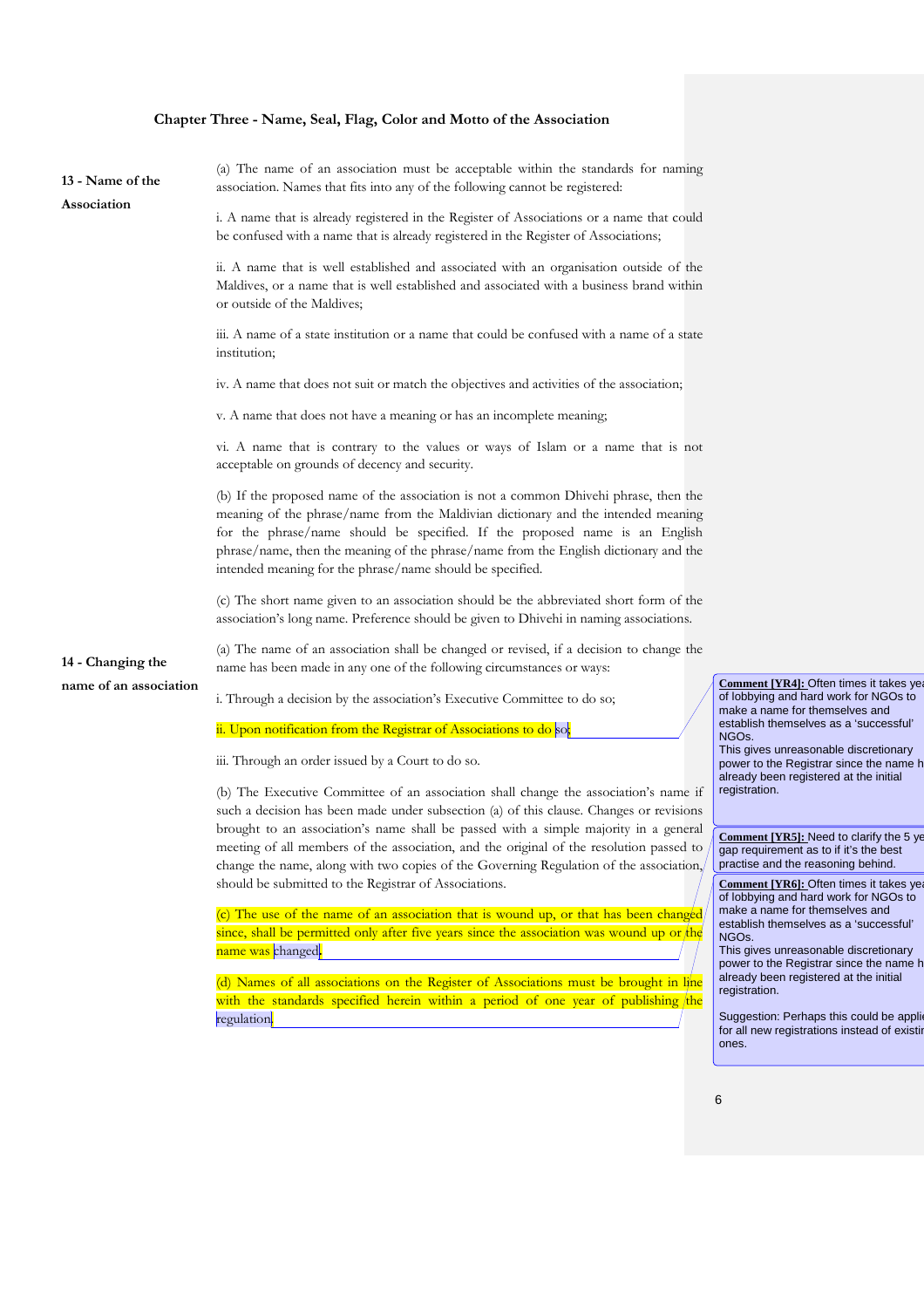| 15 - Registering the<br>seal, flag, color and<br>motto of the<br>association | (a) An association wishing to use a specific seal, flag, color or motto shall submit to the<br>Registrar of Associations, the form attached in Annex - 5 of this regulation, along with<br>the following information, for registering the association's seal, flag, color and motto:<br>i. Drawing (to scale) and soft copy of the seal and flag proposed for registration, along<br>with the color code;      |                                                                                                                                                                                                                                                                                                                                                |
|------------------------------------------------------------------------------|----------------------------------------------------------------------------------------------------------------------------------------------------------------------------------------------------------------------------------------------------------------------------------------------------------------------------------------------------------------------------------------------------------------|------------------------------------------------------------------------------------------------------------------------------------------------------------------------------------------------------------------------------------------------------------------------------------------------------------------------------------------------|
|                                                                              | ii. Details of the meaning of seal, flag, color and motto proposed for registration;                                                                                                                                                                                                                                                                                                                           |                                                                                                                                                                                                                                                                                                                                                |
|                                                                              | iii. The order of the color(s) proposed for registration.                                                                                                                                                                                                                                                                                                                                                      |                                                                                                                                                                                                                                                                                                                                                |
|                                                                              | (b) If a seal, flag, color and motto proposed for registration are similar to an already<br>registered seal, flag, color, and motto, and registering them under another association as<br>requested will create confusion, then such a seal, flag, color and motto shall not be<br>registered.                                                                                                                 |                                                                                                                                                                                                                                                                                                                                                |
|                                                                              | (c) A seal, flag, or a motto that contains images and materials that are contrary to the<br>values and way of Islam, are considered disrespectful and could be seen as a threat to<br>national security, shall not be registered.                                                                                                                                                                              |                                                                                                                                                                                                                                                                                                                                                |
|                                                                              | (d) If an association uses a seal, flag, color or motto without registration, then that<br>association will be subject to a fine of MVR 500.                                                                                                                                                                                                                                                                   |                                                                                                                                                                                                                                                                                                                                                |
| 16 - Changing the seal,                                                      | (a) The use of a seal, flag, color or motto of an association that is wound up, or that has<br>been changed since, shall be permitted only after five years since the association was                                                                                                                                                                                                                          |                                                                                                                                                                                                                                                                                                                                                |
| flag, color and motto of<br>an association                                   | wound up or the seal, flag, color or motto was changed.<br>(b) The seal, flag, color, or motto of an association can be changed upon notification<br>from the Registrar of Associations to do so, or in accordance with the provisions of the                                                                                                                                                                  | Comment [YR7]: Need to clarify the 5 ye<br>gap requirement as to if it's the best<br>practise and the reasoning behind.                                                                                                                                                                                                                        |
|                                                                              | association's Governing Regulation with the approval of the Registrar of Associations.<br>(c) A submission to change a seal, flag, color or motto registered in accordance with<br>section 15(a) of this regulation should be made with an accredited copy of the resolution<br>deciding to change the seal, flag, color or motto, in accordance with the provisions of<br>section $15(a)$ of this regulation. | Comment [YR8]: Often times it takes yea<br>of lobbying and hard work for NGOs to<br>make a name for themselves and<br>establish themselves as a an identifiable<br>'brand'. This gives unreasonable<br>discretionary power to the Registrar sind<br>the seal, flag, color or motto have alread<br>been registered at the initial registration. |

| 17 - Passing and            |                                                                                                            |
|-----------------------------|------------------------------------------------------------------------------------------------------------|
| Registering the             | (a) Every association should have a Governing Regulation, in accordance with section 4                     |
| <b>Governing Regulation</b> | of Act 1/2003 (Associations Act).                                                                          |
| of an Association           | (b) The Governing Regulation of an association must contain the following information<br>and requirements: |
|                             | i. The name of the association;                                                                            |
|                             | ii. Full address of the registered office of the association;                                              |
|                             | iii. The objective(s) of the association;                                                                  |

**Chapter Four - The Governing Regulation of an Association**

iv. That the income and properties of the association is not to be distributed among the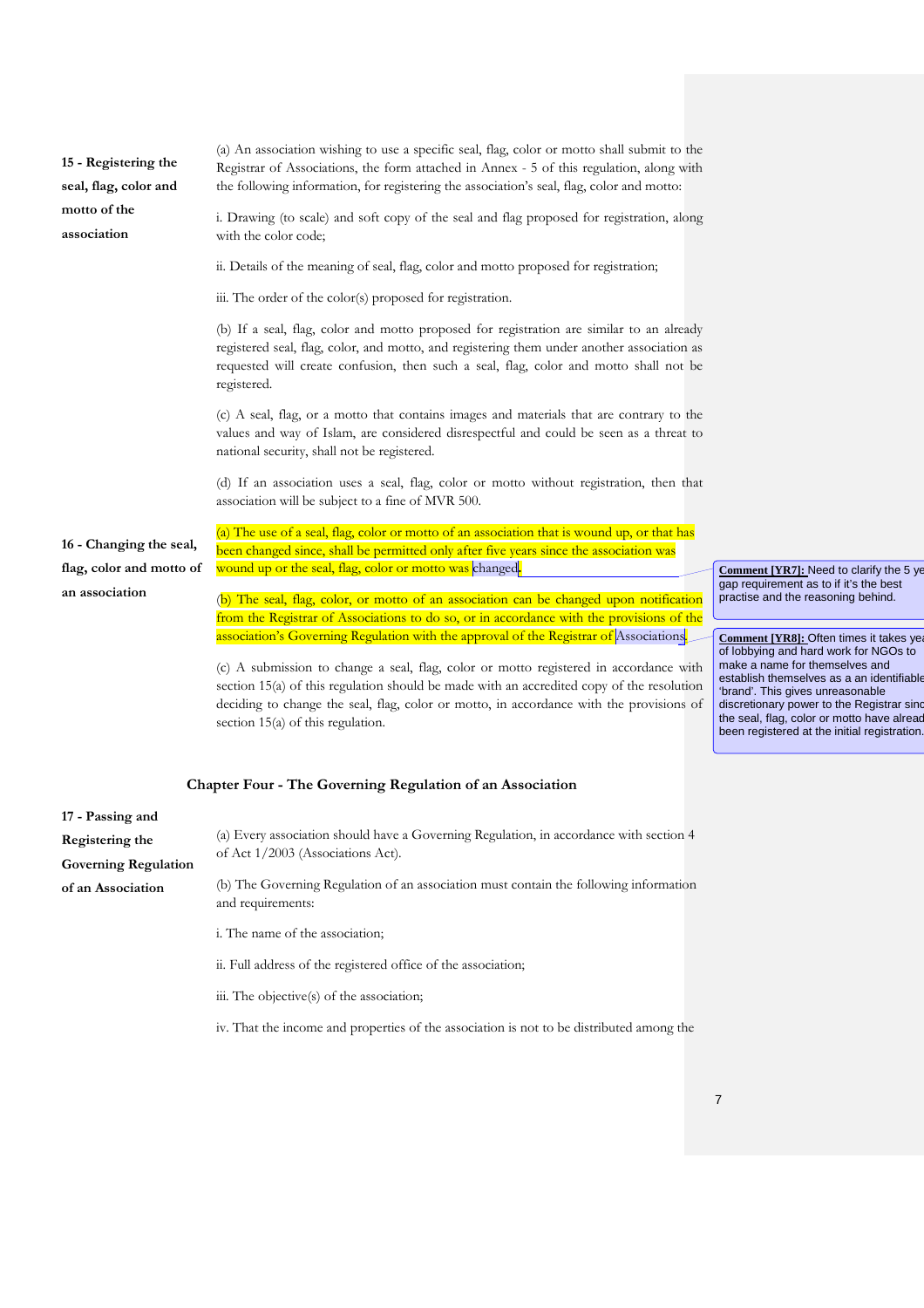general members nor among the members of the Executive Committee;

v. That neither the founding members, nor the general members nor the members of the Executive Committee have any ownership rights to claim on any property or financial assets of the association;

vi. That any financial assets or property left over after paying off debts and liabilities of the association after its dissolution should be given away to another non profit association or to a government approved charity;

vii. Types of members and procedures on how to become a member of the association;

viii. Whether members of the association have to pay a membership fee or not and if there is a membership fee, the amount and procedure for the payment of membership fee;

ix. How the association will raise funds for operations and other activities of the association;

x. Designation of association's Executive Committee and responsibilities of these designations;

xi. Procedures for appointment, election and removal of members from the Executive Committee of the association;

xii. Procedures for conducting general meetings including, quorum, chairing and preparation of minutes of such meetings;

xiii. Procedures for conducting Executive Committee meetings, including quorum, chairing and preparing of minutes for such meetings;

xiv. How votes will be given at the General Meetings and Executive Committee Meetings of the association and how resolutions are to be passed in such meetings;

xv. Winding up of association;

xvi. How the Governing Regulation could be amended;

xvii. Length of the Executive Committee's term and the procedure for establishing the length of the Executive Committee's term;

xviii. Procedure for changing the association's seal, flag, color(s) and motto;

xi. The date for the Annual General Meeting and how the Annual General Meeting will be conducted;

xix. Procedure for preparing and passing of association's annual report;

xx. Procedure for preparing and passing of association's annual financial statements;

xxii. The course of an action, following a decision to wind up or dissolve the association;

xxiii. Procedure for payments of debts and liabilities, following a decision to wind up or dissolve an association.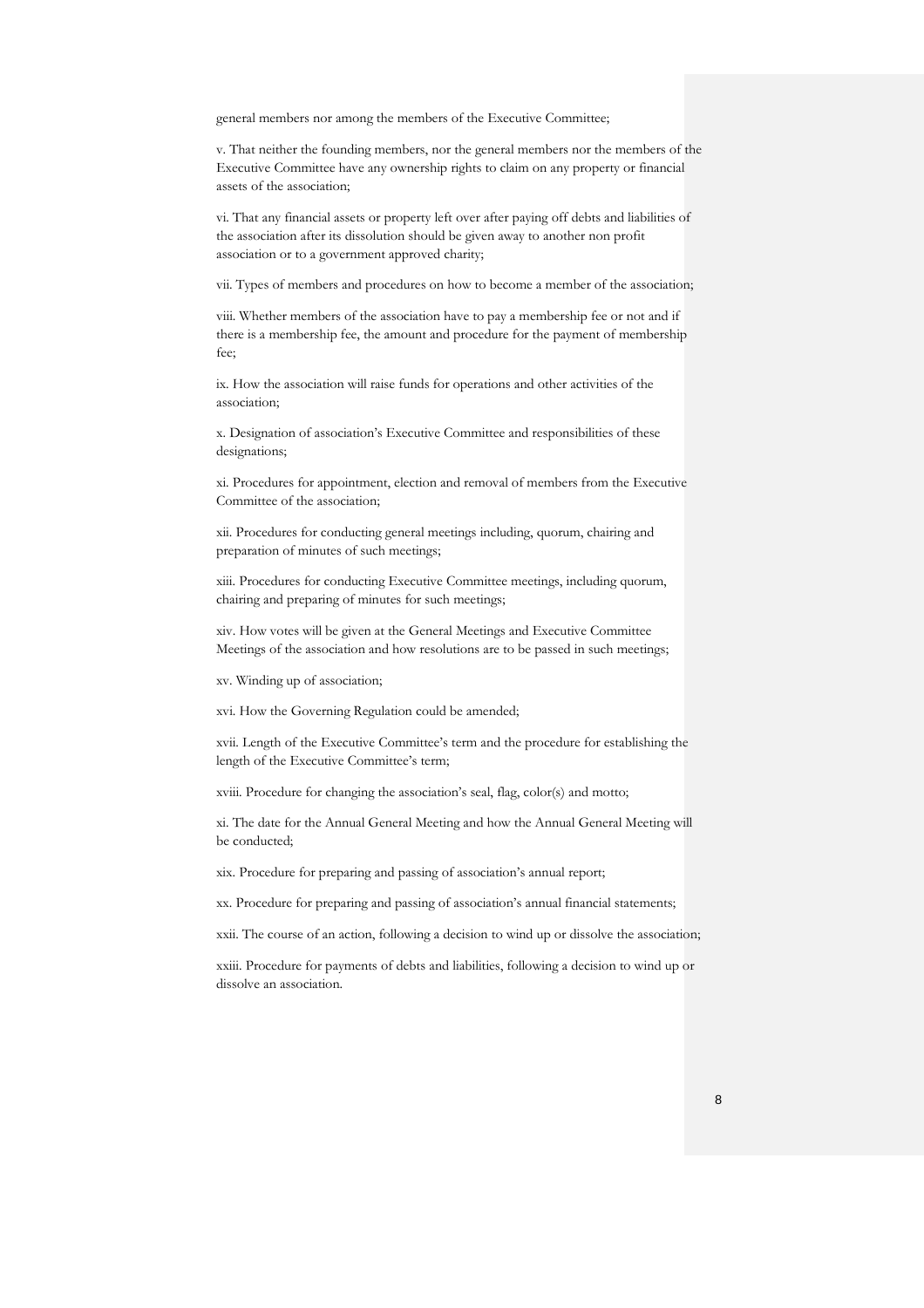| 18 - Changing the<br><b>Governing Regulation</b><br>of an association | (a) An association may change the provisions of its Governing Regulation by passing a<br>special resolution in a general meeting, subject to approval of the Registrar of<br>Associations. Submission for the Registrar of Association's approval to change the<br>association's Governing Regulation shall consist of an accredited copy of the above-<br>mentioned special resolution and two copies of the association's Governing Regulation. |                                                                                                                                                                                                                             |
|-----------------------------------------------------------------------|---------------------------------------------------------------------------------------------------------------------------------------------------------------------------------------------------------------------------------------------------------------------------------------------------------------------------------------------------------------------------------------------------------------------------------------------------|-----------------------------------------------------------------------------------------------------------------------------------------------------------------------------------------------------------------------------|
|                                                                       | (b) The special resolution mentioned in subsection (a) of this clause, shall be passed by<br>majority of members of the association and should consist of their signatures.                                                                                                                                                                                                                                                                       |                                                                                                                                                                                                                             |
|                                                                       | (a) Any responsibility invoked upon a state institution through a Law or Regulation, or                                                                                                                                                                                                                                                                                                                                                           |                                                                                                                                                                                                                             |
| 19 - Objective $(s)$ of an<br>Association                             | the mandate of any government office cannot be listed as an objective of an association.                                                                                                                                                                                                                                                                                                                                                          | Comment [YR9]: The basis behind this<br>point needs to be clarified.                                                                                                                                                        |
|                                                                       | (b) This regulation does not limit an association from assisting the government in<br>making policies and assisting in coordinating and implementation of policies in various<br>areas.                                                                                                                                                                                                                                                           | Since this would cover a lot of ground, the<br>leaves little room for NGOs to<br>independently operate as civil society<br>actors with specific objectives. Further                                                         |
|                                                                       | If the Registrar of Associations is of the opinion that the objective(s) of an association                                                                                                                                                                                                                                                                                                                                                        | this;                                                                                                                                                                                                                       |
| 20 - Changing the<br>objective(s) of an                               | are in contravention of provisions of section 19 of Act 1/2003 (Associations Act), then<br>the Registrar of Associations shall notify that association to change its objectives                                                                                                                                                                                                                                                                   | a) Entails discretionary authority at the<br>hands of the Registrar<br>b) Leaves organisations at the risk of                                                                                                               |
| Association                                                           |                                                                                                                                                                                                                                                                                                                                                                                                                                                   | dissolution when governments /<br>government priorities change                                                                                                                                                              |
|                                                                       |                                                                                                                                                                                                                                                                                                                                                                                                                                                   | Suggestion: Permission to be granted to<br>all organisations that seek to operate<br>lawfully in the Maldives.                                                                                                              |
|                                                                       | <b>Chapter Five - Members of an Association</b>                                                                                                                                                                                                                                                                                                                                                                                                   |                                                                                                                                                                                                                             |
| 21 - Members of an<br>Association                                     | (a) The members of an association are individuals who accept the Governing Regulation<br>of the association and who have become members of the association in accordance with<br>the procedures detailed in the Governing Regulation of the association.                                                                                                                                                                                          | <b>Comment [YR10]:</b> This would leave<br>discretionary authority at the hands of th<br>Registrar.<br>Suggestion: If obtaining permission canr<br>be overlooked, a clear time bound<br>procedure with criteria needs to be |
|                                                                       | (b) All associations must maintain a register of all of its members, at its secretariat. This                                                                                                                                                                                                                                                                                                                                                     | specified                                                                                                                                                                                                                   |
|                                                                       | register must be up to date with details of members leaving and joining.                                                                                                                                                                                                                                                                                                                                                                          |                                                                                                                                                                                                                             |
|                                                                       | (c) Associations that operate at a national level, shall submit to the Registrar of<br>Associations, an up to date register of all of its members, before 15th of January, eyery<br>year.                                                                                                                                                                                                                                                         | <b>Comment [YR11]:</b> Since annual reports<br>will in any case be submitted every year<br>with aggregate statistics on membership<br>and turnover, the basis behind this point<br>needs to be clarified.                   |
|                                                                       | (d) Every association has the right, to the extent possible under the association's<br>Governing Regulation, to have members of different categories, paying varying amounts                                                                                                                                                                                                                                                                      |                                                                                                                                                                                                                             |
|                                                                       | as membership fee, and with varying responsibilities.                                                                                                                                                                                                                                                                                                                                                                                             | Raises confidentiality concerns as all<br>individuals may not feel comfortable with<br>information disclosure. Additionally, this                                                                                           |
|                                                                       | (e) Legal entities can become members of an association, if the Governing Regulation of                                                                                                                                                                                                                                                                                                                                                           | poses an administrative burden on NGO                                                                                                                                                                                       |
|                                                                       | the association allows for such membership. However, companies, clubs and                                                                                                                                                                                                                                                                                                                                                                         | Comment [YR12]: Clarification needs to                                                                                                                                                                                      |
|                                                                       | associations registered outside of the Maldives, cannot become a member of an<br>association registered in the Maldives.                                                                                                                                                                                                                                                                                                                          | made on the basis behind this point and<br>whether this is in line with international<br>best practises.                                                                                                                    |
|                                                                       | (f) Foreign individuals can be registered as members of friendship associations formed<br>between Maldivians and foreign nationals of countries with which the Maldives                                                                                                                                                                                                                                                                           | Would this restrict space for partnerships<br>and affiliations with associations outside                                                                                                                                    |
|                                                                       | maintains diplomatic ties. (best practice, right of everyone to participate)                                                                                                                                                                                                                                                                                                                                                                      | Maldives?                                                                                                                                                                                                                   |

**Comment [YR13]:** Clarification needs to made on the basis behind this point and whether this is in line with international best practises.

This also implies that foreign nationals falling outside the said parameters will n be allowed the right to participate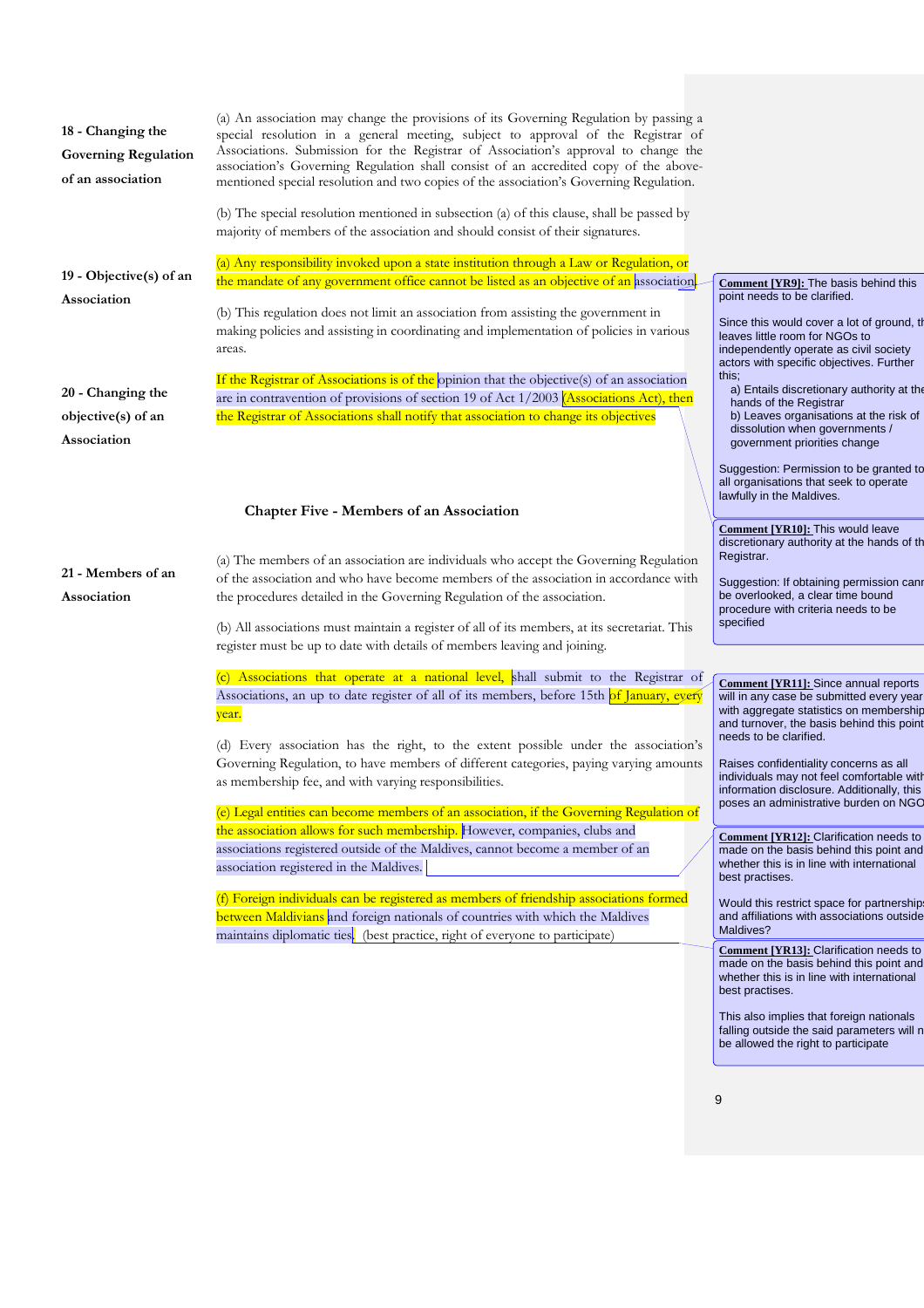| 22 - Rights of Members                          | (a) Members of all associations registered under this regulation, have rights and<br>responsibilities, as specified in the Governing Regulation of the respective organisation<br>that he/she belongs to.                                                                                                                      |
|-------------------------------------------------|--------------------------------------------------------------------------------------------------------------------------------------------------------------------------------------------------------------------------------------------------------------------------------------------------------------------------------|
|                                                 | (b) All members of an association shall have access to the association's register of<br>members, annual reports and financial records, in accordance with the Governing<br>Regulation of the association.                                                                                                                      |
|                                                 | <b>Chapter Six - Executive Committee of the Association</b>                                                                                                                                                                                                                                                                    |
| 23 - Executive<br>Committee                     | (a) Every association, shall in accordance with section 15(b) of Act 1/2003<br>(Association's Act), elect an Executive Committee of minimum three persons, including<br>persons designated to be President, Secretary and Treasurer. Only Maldivians can be<br>elected to the above-mentioned designations.                    |
|                                                 | (b) For all administrative and legal purposes, the Executive Committee must be<br>responsible for the organisation.                                                                                                                                                                                                            |
|                                                 | (c) If the term of the Executive Committee has expired, until the election of a new<br>Executive Committee, the previous Executive Committee registered with the Registrar<br>of Associations, shall be held responsible for the organisation on all administrative and<br>legal matters.                                      |
|                                                 | (d) The Executive Committee, in accordance with the Laws and Regulations of the<br>country, may appoint legal counsel to represent the Committee in any judicial<br>proceedings.                                                                                                                                               |
|                                                 | (e) The same person should not be elected or appointed to fill two different posts within<br>the Executive Committee. Any temporary arrangements to fill vacant posts on the<br>Executive Committee shall be made in accordance with the Governing Regulation of the<br>association.                                           |
| 24 - Criteria for                               | Members of the Executive Committee must meet the following criteria:                                                                                                                                                                                                                                                           |
| members of the                                  | i. Be a member of the association;                                                                                                                                                                                                                                                                                             |
| <b>Executive Committee</b>                      | ii. Be of 18 years or more, in age;                                                                                                                                                                                                                                                                                            |
|                                                 | iii. Not be under any conditions of detention.                                                                                                                                                                                                                                                                                 |
| 25 - Election the<br><b>Executive Committee</b> | (a) Within 6 months from the date of registration of an association under this Act, the<br>association shall hold a general meeting to appoint or elect an Executive Committee in<br>accordance with the Governing Regulations.                                                                                                |
|                                                 | (b) A new Executive Committee shall be elected at the least 30 days prior to the end of<br>the term of an existing Executive Committee. Elections to elect persons to any position<br>on the Executive Committee before the end of the Executive Committee's term shall be<br>held within 30 days of the post becoming vacant. |
|                                                 | (c) Upon election of members to the Executive Committee, in order to register the<br>Executive Committee with the Registrar of Associations, the association shall complete<br>and submit to the Registrar of Associations, the form attached in Annex - 5 of this                                                             |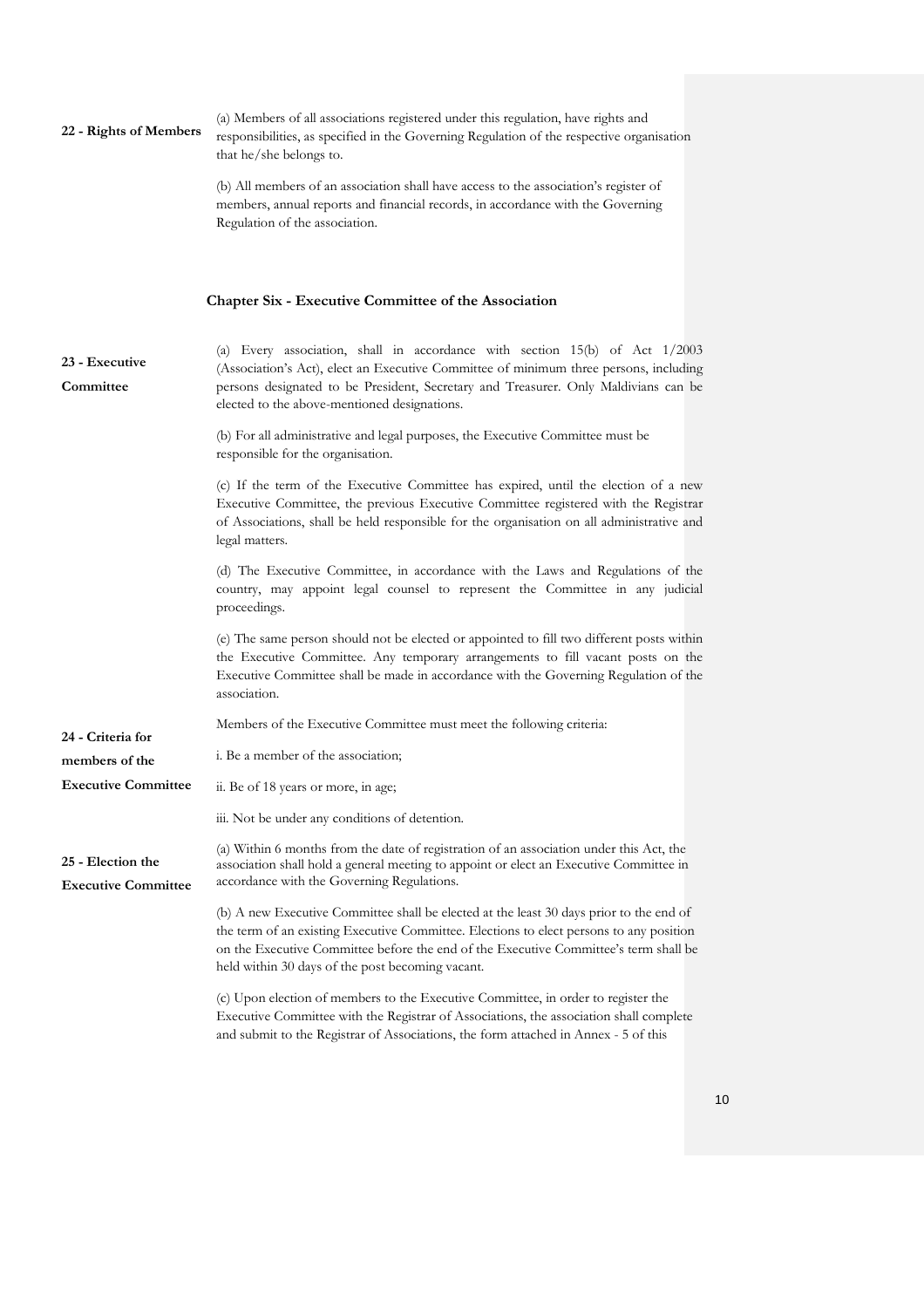|                                              | regulation.                                                                                                                                                                                                                                                                                                                                                                                                                                     |                                                                                                                                                                                                                                              |
|----------------------------------------------|-------------------------------------------------------------------------------------------------------------------------------------------------------------------------------------------------------------------------------------------------------------------------------------------------------------------------------------------------------------------------------------------------------------------------------------------------|----------------------------------------------------------------------------------------------------------------------------------------------------------------------------------------------------------------------------------------------|
|                                              | (d) Members shall be elected to all designations specified in the Governing Regulation of<br>the association.                                                                                                                                                                                                                                                                                                                                   |                                                                                                                                                                                                                                              |
|                                              | (e) Failure to register the Executive Committee with the Registrar of Associations, as per<br>subsection (c) of this clause will be subject to a fine of MVR 500.                                                                                                                                                                                                                                                                               |                                                                                                                                                                                                                                              |
| 26 - Temporary<br><b>Elections Committee</b> | (a) In the event of death of founder members or failure of founder members to be<br>responsible for the organisation during the interim period after registration of the<br>association and before the election of an Executive Committee, a temporary committee<br>to oversee the Executive Committee election shall be appointed from amongst the<br>general members with guidance from the Registrar of Associations.                        |                                                                                                                                                                                                                                              |
|                                              | (b) Upon election and registration of the Executive Committee, the Executive<br>Committee must be responsible for administering all the activities of the association.                                                                                                                                                                                                                                                                          |                                                                                                                                                                                                                                              |
|                                              | (c) In the event of resignation of all members of the Executive Committee, the Registrar<br>of Associations shall give permission to appoint from amongst the general members of<br>the association, a temporary committee to oversee the election of the Executive<br>Committee.                                                                                                                                                               | <b>Comment [YR14]: This poses</b><br>administrative burdens on NGOs and<br>gives discretionary power to the Registra                                                                                                                         |
|                                              | <b>Chapter Seven - Annual Report and Accounts</b>                                                                                                                                                                                                                                                                                                                                                                                               | Suggestion:<br>- A more reasonable requirement migl<br>be for NGOs to inform the Registrar<br>rather than to obtain permission.<br>- If obtaining permission cannot be<br>overlooked, a clear time bound<br>procedure needs to be specified. |
| 27 - Annual Report and<br>Accounts           | (a) Every association shall prepare and submit for approval at the annual general meeting<br>of the association, an annual report and accounts of the association in the previous year,<br>after these had been approved and signed by the Executive Committee of the<br>association. This report approved and passed at the annual general meeting shall be<br>submitted to the Registrar of Associations before the 31st of March every year. |                                                                                                                                                                                                                                              |
|                                              | (b) The annual report in subsection (a) of this clause, is a report on the activities, income<br>and expenditure of the association, in the previous year. For purposes of this report, a<br>year shall be considered from January till end of December.                                                                                                                                                                                        |                                                                                                                                                                                                                                              |

(c) Failure to submit the annual report and accounts to the Registrar of Associations by 31st of March will be subject to a fine of MVR 500.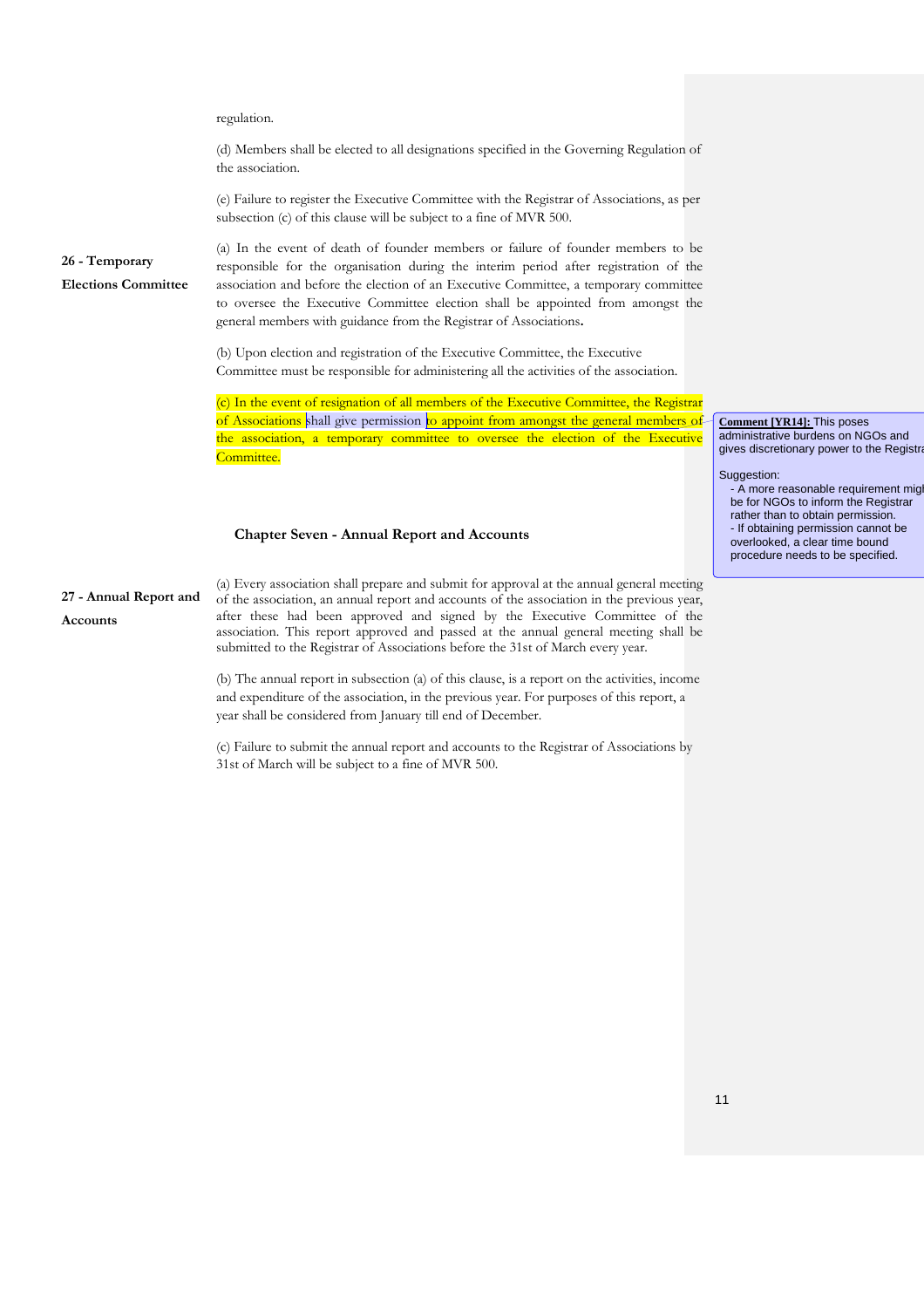**28 - Components of the Annual report and accounts**  The annual report and accounts of an association shall consist of the following components: i. Changes made to the name, secretariat or the Executive Committee of the association; ii. Changes made to the Governing Regulation of the association;

> iii. Number of times a meeting of the Executive Committee was held, and the important decisions passed at these meetings;

iv. Number of times a general meeting was held, and the important decision passed at these meetings;

v. Number of members that have left the organisation, number of new members that has joined the organisation, and the number of members with the organisation at the end of the year;

vi. Activities conducted to achieve the objectives of the organisation;

vii. Amount of funds raised and the means through which these funds were raised;

viii. Details of expenditures and financial balance of the organisation at the end of the year;

x. Details of all tangible and non-tangible assets of the organisation;

xi. Planned activities for the coming year;

xii. Accredited copy of the resolution signed by members of the Executive Committee, stating that the annual report and accounts was submitted to and approved at a general meeting of the organisation.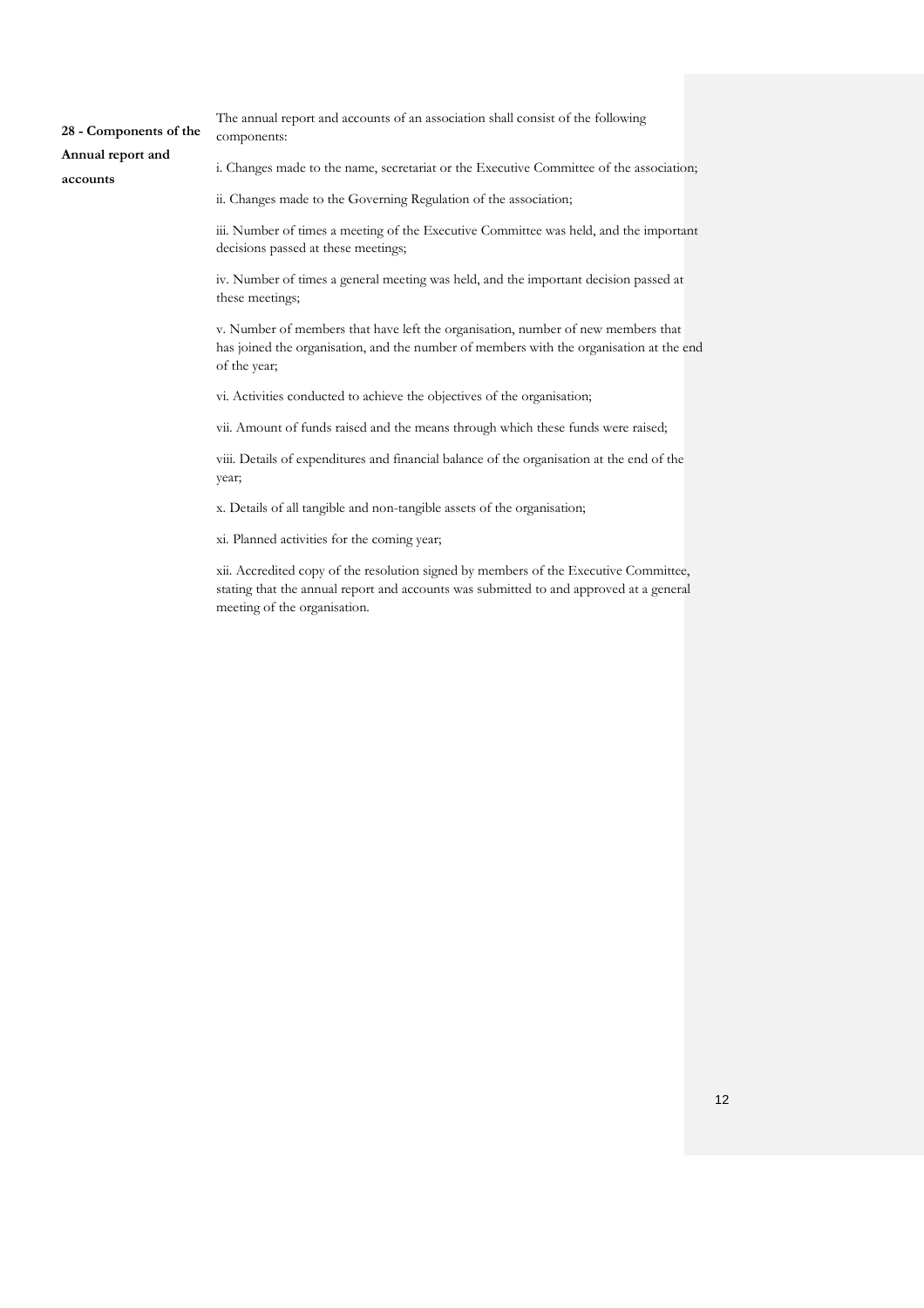|                                                                        | <b>Chapter Eight - Preventing Money Laundering and Terrorism Financing</b>                                                                                                                                                                                                                                                                                                                                                                                                                               |                                                                                                                           |
|------------------------------------------------------------------------|----------------------------------------------------------------------------------------------------------------------------------------------------------------------------------------------------------------------------------------------------------------------------------------------------------------------------------------------------------------------------------------------------------------------------------------------------------------------------------------------------------|---------------------------------------------------------------------------------------------------------------------------|
| 29 - Projects conducted                                                | Associations may conduct projects at the island, atoll and national levels to achieve its                                                                                                                                                                                                                                                                                                                                                                                                                |                                                                                                                           |
|                                                                        | objectives. Associations shall inform the Registrar of Associations before the start of any                                                                                                                                                                                                                                                                                                                                                                                                              |                                                                                                                           |
| by an Association                                                      | such project which is financed above a minimum of MVR 25,000.                                                                                                                                                                                                                                                                                                                                                                                                                                            | Comment [YR15]: Since annual reports<br>(and audit reports in some cases) will in                                         |
| 30 - Budget Plan for                                                   | (a) The annual report and accounts submitted to the Registrar of Associations shall consis                                                                                                                                                                                                                                                                                                                                                                                                               | any case be submitted every year, with<br>detailed financial reports, the basis behi                                      |
|                                                                        | of a budget plan for activities planned for the coming year. Such a budget plan should                                                                                                                                                                                                                                                                                                                                                                                                                   | this point needs to be clarified.                                                                                         |
| <b>Activities</b>                                                      | include the following information:                                                                                                                                                                                                                                                                                                                                                                                                                                                                       | Due to the low ceiling, this would cover                                                                                  |
|                                                                        | i. Details of the activities planned for the coming year;                                                                                                                                                                                                                                                                                                                                                                                                                                                | majority of the activities by NGOs posing<br>administrative burdens on NGOs.                                              |
|                                                                        | ii. Detailed estimate budget of planned activities;                                                                                                                                                                                                                                                                                                                                                                                                                                                      | Suggestion:<br>- Revise and raise ceiling.                                                                                |
|                                                                        | iii. Details of the ways in which planned activities would be financed;                                                                                                                                                                                                                                                                                                                                                                                                                                  | -If this cannot be overlooked, a clear                                                                                    |
|                                                                        | iv. Details of the ways in which funds mobilised for activities will be expended;                                                                                                                                                                                                                                                                                                                                                                                                                        | time bound procedure needs to be<br>specified.                                                                            |
|                                                                        | v. Details of any expected foreign assistance that would be mobilised to conduct activities;                                                                                                                                                                                                                                                                                                                                                                                                             | Comment [YR16]: Since annual reports<br>(and audit reports in some cases) will in                                         |
|                                                                        | vi. Details of plans to mobilise resources for activities                                                                                                                                                                                                                                                                                                                                                                                                                                                | any case be submitted every year, with<br>detailed financial reports, the basis behi<br>this point needs to be clarified. |
|                                                                        | (b) Associations shall also submit to the Registrar of Associations, details of expected                                                                                                                                                                                                                                                                                                                                                                                                                 |                                                                                                                           |
|                                                                        | recurrent expenditure of the association for the coming year                                                                                                                                                                                                                                                                                                                                                                                                                                             | Poses administrative burdens on NGOs<br>since It requires a great amount of                                               |
|                                                                        | (c) Subsection (a) of this clause, does not prevent associations from making changes to                                                                                                                                                                                                                                                                                                                                                                                                                  | budgetary details which may not be final                                                                                  |
|                                                                        | activities planned to achieve the objectives of the association. Associations shall inform                                                                                                                                                                                                                                                                                                                                                                                                               | or, in few cases, unknown, at the start of<br>the year. Usually, funds are raised mid-                                    |
|                                                                        | the Registrar of Associations of changes brought to activity and budget plans, within a<br>period of 30 days of any such changes.                                                                                                                                                                                                                                                                                                                                                                        | year or are tied to grants etc; which may<br>not be foreseeable at the start of the yea                                   |
| 31 - Bank Account                                                      | (a) Every association shall have a registered bank account to manage all funds of the<br>association.                                                                                                                                                                                                                                                                                                                                                                                                    | Suggestion:<br>- Clarify level of detail<br>- Specify a time-bound procedure<br>(standardized form etc)                   |
|                                                                        | (b) All funds of the associations shall be kept in the bank account mentioned in subsection                                                                                                                                                                                                                                                                                                                                                                                                              |                                                                                                                           |
|                                                                        | (a) of this clause.                                                                                                                                                                                                                                                                                                                                                                                                                                                                                      | Comment [YR17]: This may not be a<br>feasible time period and NGOs may nee                                                |
|                                                                        | (c) Raising, receipt and transfer of funds for the association shall be managed and<br>administered through registered financial institutions                                                                                                                                                                                                                                                                                                                                                            | to inform a multiple times considering the<br>work plans are bound to change through<br>the course of an year.            |
| 32 - Fund raising                                                      | (a) When raising funds, associations should disclose the purpose for which funds are being<br>raised.                                                                                                                                                                                                                                                                                                                                                                                                    |                                                                                                                           |
|                                                                        | (b) Funds raised under subsection (a) of this clause, shall be used and expended to achieve<br>the objectives for which funds were raised.                                                                                                                                                                                                                                                                                                                                                               |                                                                                                                           |
| 33 - Doing business and<br>borrowing in the name<br>of the association | (a) In order to achieve objective(s) stipulated in the Governing Regulation, it is permitted<br>for an association registered under this Act to carry out business transactions and borrow,<br>as long as it is in accordance with the laws and regulations of Maldives while complying<br>with the regulations of that association. Associations shall submit to the Registrar of<br>Associations, the following information about any such transactions, before the start of<br>any such transactions: |                                                                                                                           |
|                                                                        | i. Capital of the business and details of the manner in which that capital was acquired;                                                                                                                                                                                                                                                                                                                                                                                                                 |                                                                                                                           |
|                                                                        | ii. Type of business;                                                                                                                                                                                                                                                                                                                                                                                                                                                                                    |                                                                                                                           |
|                                                                        | iii. Information on how the association plans to manage the business;                                                                                                                                                                                                                                                                                                                                                                                                                                    |                                                                                                                           |
|                                                                        | iv. Information on how profits from the business will be used to achieve the objectives of                                                                                                                                                                                                                                                                                                                                                                                                               | 13                                                                                                                        |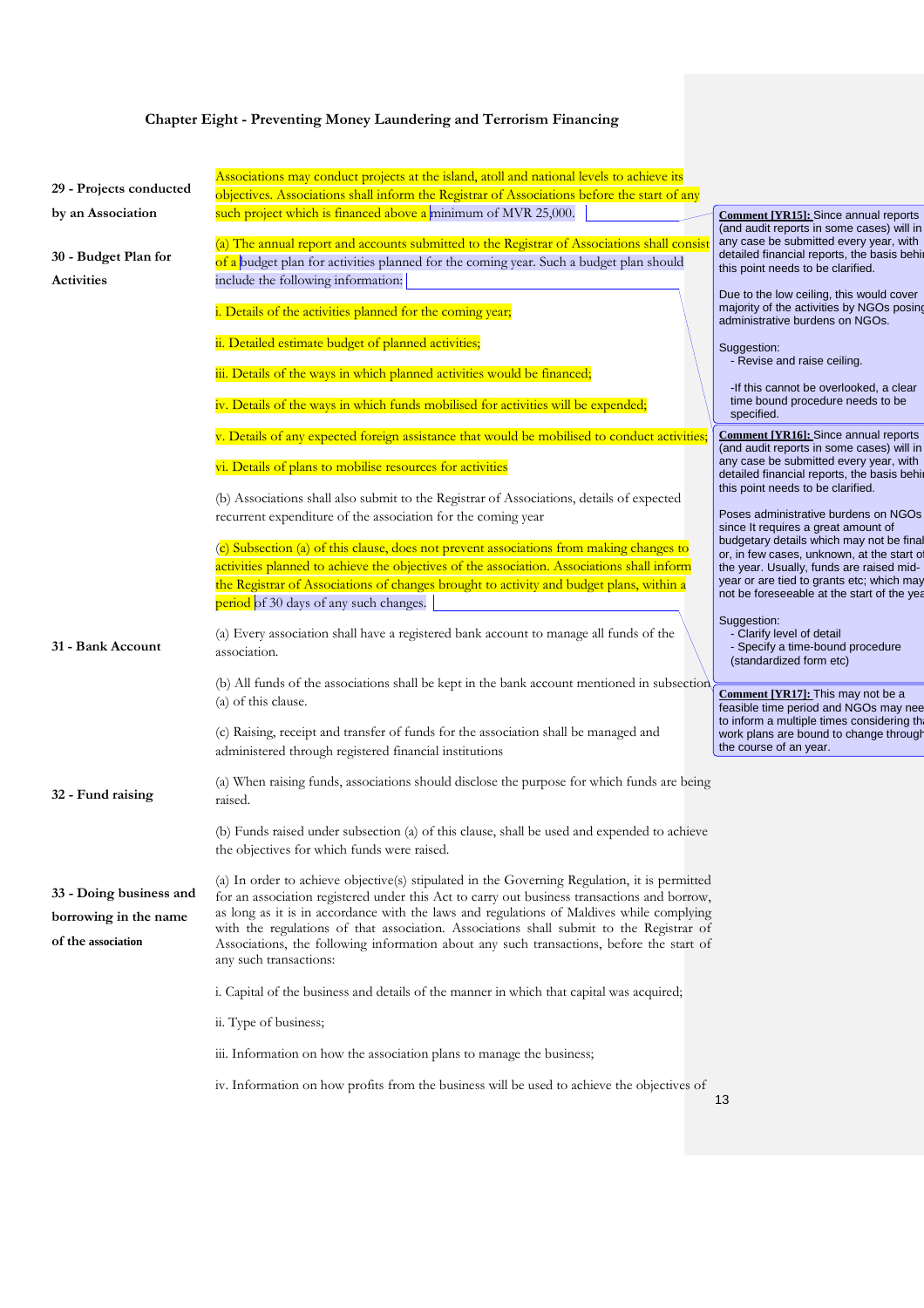#### the association

| (b) Before doing business in the name of the association, associations shall acquire from |
|-------------------------------------------------------------------------------------------|
| the relevant state authority the required permits and authorisations to conduct business, |
| and all business transactions carried out by the association should be in accordance with |
| the laws and regulations of the Maldives                                                  |

(c) Associations shall submit to the Registrar of Associations, financial accounts of businesses conducted in the name of the association along with the annual report and accounts of the association. These financial accounts shall provide information about the assets of the business, as well as details of income and expenditure.

| 34 - Seeking and<br><b>Accepting Assistance</b>    | (a) Associations shall get approval from the Registrar of Associations, before seeking and<br>accepting assistance from foreign parties. Submissions for such approval should specif<br>information about the party from which assistance is being sought, the purpose for which                                                                           | <b>Comment [YR18]:</b><br>This risks autonomy of NGOs to operate<br>independently and restricts civil society<br>space.                                                                                                                                                       |
|----------------------------------------------------|------------------------------------------------------------------------------------------------------------------------------------------------------------------------------------------------------------------------------------------------------------------------------------------------------------------------------------------------------------|-------------------------------------------------------------------------------------------------------------------------------------------------------------------------------------------------------------------------------------------------------------------------------|
| from Foreign Parties                               | assistance is being sought, the value or amount of assistance being sought and any<br>conditions set by the party offering assistance.<br>(b) "Assistance from foreign parties" is any financial or in kind assistance offered by any                                                                                                                      | Seeking donor funds through project<br>proposals and adhering to deadlines is in<br>itself a time consuming and cumbersom<br>process and this would only further<br>complicate the process.                                                                                   |
| 35 - Abuse of the<br>association's resources       | foreign government, associations or individual(s).<br>(a) General members, members of the Executive Committee or the founding members of<br>the association do not have any ownership rights over the assets of the association.<br>(b) The Registrar of Associations shall investigate into any alleged abuse of the                                      | It needs to be clarified whether permissi<br>has to be sought at the time of submittin<br>the proposal OR once the project has<br>been awarded. In any case, this poses<br>administrative burdens on NGOs and<br>gives discretionary power to the Registra                    |
|                                                    | association's assets by any member of the association. If allegations are found to be true<br>upon investigation, the Registrar of Associations can order the member(s) involved to<br>return the any such asset that was misused, within a specified time period.<br>(a) Associations that meet the following criteria should get audited by a government | Since annual reports (and audit reports i<br>some cases) will in any case be submitte<br>every year, with detailed financial reports<br>the basis behind this point needs to be<br>clarified.                                                                                 |
| 36 - Auditing                                      | accredited audit firm, and submit the audit report to the Registrar of Associations:<br>i. All associations operated at a national level;<br>ii. Associations that received assistance of MVR 50,000 or more from the government of<br>the Maldives in the past year;                                                                                      | Suggestion:<br>- A more reasonable requirement migl<br>be for NGOs to inform the Registrar<br>rather than to obtain permission.<br>- If obtaining permission cannot be<br>overlooked, a clear time bound<br>procedure with the criteria for approva<br>needs to be specified. |
|                                                    | iii. Foreign Associations registered in the Maldives, in accordance with this regulation;<br>iv. Associations that have conducted financial transactions of minimum MVR $500,000$<br>more in the past year.<br>(a) The Registrar of Associations may at any time request an association to submit                                                          | <b>Comment [YR19]: Clarification needs to</b><br>made as to whether this is best practise<br>it implies discretion.<br>Specify what the 'investigation' would                                                                                                                 |
| 37 - Right to information<br>about the association | information about the association, including the register of the association's members, any<br>administrative documents of the association, any financial records and documents of the                                                                                                                                                                     | entail<br><b>Comment [YR20]:</b> Auditing                                                                                                                                                                                                                                     |
|                                                    | association.                                                                                                                                                                                                                                                                                                                                               | <b>Comment [YR21]: Clarification needs to</b>                                                                                                                                                                                                                                 |
|                                                    | (b) The Registrar of Associations have the authority to take action against any association<br>that submits false information in response to requests for information made under<br>subsection (a) of this clause.                                                                                                                                         | made on the basis behind this point (as<br>annual narrative and financial reports wi<br>be submitted) and whether this is in line<br>with international best practises.                                                                                                       |
| 38 - Authority to inspect                          | The Police can to enter and inspect the premises(s) of the association or places where<br>activities of the association are carried out, under a court order, if an association is alleged                                                                                                                                                                 | The documents specified are<br>organisational assets and may contain<br>personal information.                                                                                                                                                                                 |
| under special                                      | to engage in activities that undermine national security, interests and societal harmony.                                                                                                                                                                                                                                                                  | <b>Comment [YR22]:</b> Suggestion: As this<br>would apply to all entities regardless of                                                                                                                                                                                       |
| circumstances                                      |                                                                                                                                                                                                                                                                                                                                                            | being an NGO, it would be better to leav<br>allegation any unlawful activity.                                                                                                                                                                                                 |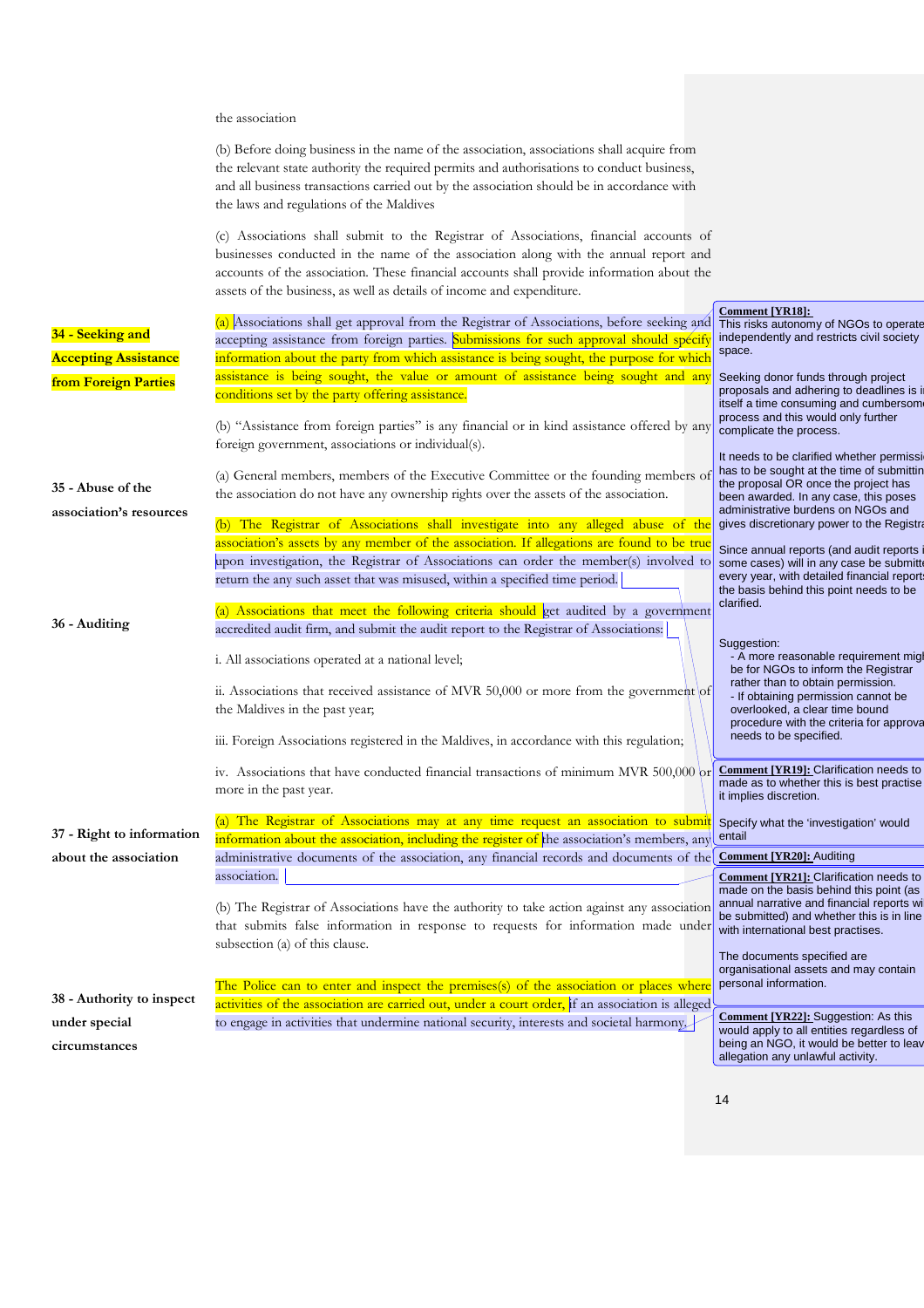|                                                                       | <b>Chapter Nine - Suspension and Dissolution of Associations</b>                                                                                                                                                                                                                                                                                                                 |                                                                                                                                                                                                                                          |
|-----------------------------------------------------------------------|----------------------------------------------------------------------------------------------------------------------------------------------------------------------------------------------------------------------------------------------------------------------------------------------------------------------------------------------------------------------------------|------------------------------------------------------------------------------------------------------------------------------------------------------------------------------------------------------------------------------------------|
| 39 - Suspending an                                                    | (a) The Registrar of Associations can under any one of the following circumstances, order<br>an association to suspend all of its activities for a period of no longer than one year.                                                                                                                                                                                            |                                                                                                                                                                                                                                          |
| Association                                                           | i. If there is conflict among the members of the Executive Committee and if any one<br>member of the Executive Committee submits a complaint to the Registrar of Associations                                                                                                                                                                                                    |                                                                                                                                                                                                                                          |
|                                                                       | regarding such a conflict;                                                                                                                                                                                                                                                                                                                                                       | Comment [YR23]: Clarification needs to<br>made as to whether this is best practise<br>it implies discretion of registrar                                                                                                                 |
|                                                                       | ii. Engaging in any activity that under the laws and regulations of the Maldives is specified<br>as an act that undermines national security or societal harmony;                                                                                                                                                                                                                | Suggestion:                                                                                                                                                                                                                              |
|                                                                       | iii. An act that amounts to defamation of an individual;                                                                                                                                                                                                                                                                                                                         | - Specify clear procedure of suspensid<br>on these grounds<br>- Registrar could rather take a more                                                                                                                                       |
|                                                                       | iv. With the exception of awareness activities conducted to achieve an organisations<br>objective, the use of an association's resources for political purposes and in political<br>activities;                                                                                                                                                                                  | facilitative approach and guide the NG<br>towards conflict resolution and dialogu<br>(Could mediation be offered?)                                                                                                                       |
|                                                                       | v. Conducting activities that does not fall under any of the objectives of the association;                                                                                                                                                                                                                                                                                      | <b>Comment [YR24]:</b> Implies discretion of<br>registrar.                                                                                                                                                                               |
|                                                                       | vi. Subsection (a)v. does not prevent associations from conducting activities that falls<br>outside of the objectives of the association, if such activity is a response to any natural<br>disasters or emerging social issue.                                                                                                                                                   | Suggestion: Defamation suits can be file<br>and contested in a court of law                                                                                                                                                              |
| 40 - Dissolution of an                                                | An association registered under this regulation can be dissolved and wound up in any one<br>of the following ways:                                                                                                                                                                                                                                                               |                                                                                                                                                                                                                                          |
| association                                                           | i. Through a decision of the association to wind up voluntarily;                                                                                                                                                                                                                                                                                                                 |                                                                                                                                                                                                                                          |
|                                                                       | ii. Through a decision of the Registrar of Associations;                                                                                                                                                                                                                                                                                                                         | Comment [YR25]: Clarification needs to<br>made as to whether this is best practise                                                                                                                                                       |
|                                                                       | iii. Through a court order.                                                                                                                                                                                                                                                                                                                                                      | it implies discretion of registrar                                                                                                                                                                                                       |
| 41 - Voluntary winding<br>up of an association                        | Voluntary winding up of an association may be decided by the association where acting in<br>accordance with the association's Governing Regulation the members of the association<br>have approved the dissolution by passing a special resolution in a general meeting of<br>members of the association.                                                                        | Suggestion:<br>- Specify clear procedure of dissolutio<br>on these grounds<br>- Registrar could rather take a more<br>facilitative approach and guide the NG<br>towards conflict resolution and dialogu<br>(Could mediation be offered?) |
| 42 - Decision made by                                                 | The Registrar of Associations can decide to dissolve an association under any of the<br>following circumstances:                                                                                                                                                                                                                                                                 |                                                                                                                                                                                                                                          |
| the Registrar of<br><b>Associations to Dissolve</b><br>an Association | i. If an association failed to commence any activities set out by them within two years<br>from the date of registration or an association failed to carry out any activity for a period<br>of two years;                                                                                                                                                                        |                                                                                                                                                                                                                                          |
|                                                                       | ii. If an association is repeatedly in contravention of Act 1/2003 (Associations Act) and<br>this regulation; or committed an act mentioned under section 19 of Act 1/2003<br>(Associations Act).                                                                                                                                                                                |                                                                                                                                                                                                                                          |
|                                                                       | iii. If an association suspended under section 39 of this regulation fails to take corrective<br>measures as directed by the Registrar of Associations, or repeats an action which it was<br>asked to stop                                                                                                                                                                       |                                                                                                                                                                                                                                          |
| 43 - Dissolving an<br>association through a<br>court order            | Where an association is unable to settle its debts, or it is proved to the Court that the<br>association has been repeatedly in default to comply with the statutory requirements or is<br>managed for illegal purposes or where the court is of the opinion that the winding up of<br>the association is the most just and fair solution in respect of the matter and the Court |                                                                                                                                                                                                                                          |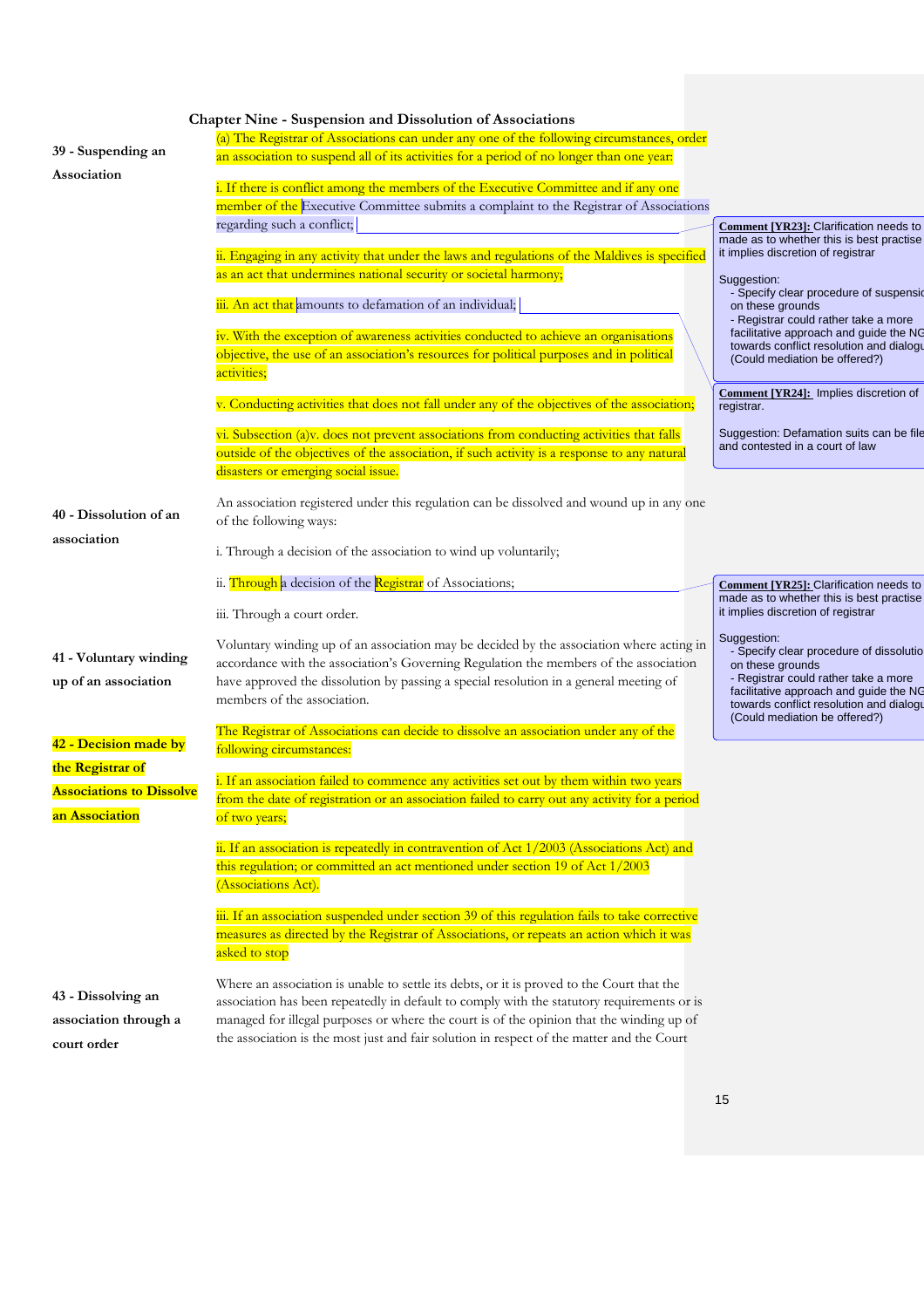|                                                  | orders the winding up of the association, then after giving a period to settle the debts and<br>property of the association, the Registrar of the Associations should dissolve the<br>association.                                                                                                                                                    |                                                                                                                          |
|--------------------------------------------------|-------------------------------------------------------------------------------------------------------------------------------------------------------------------------------------------------------------------------------------------------------------------------------------------------------------------------------------------------------|--------------------------------------------------------------------------------------------------------------------------|
| 44 - Course of action in<br>voluntary winding up | (a) Where an association decides to wind up voluntarily in accordance with section 40 of<br>this regulation, the association shall do the following:                                                                                                                                                                                                  |                                                                                                                          |
|                                                  | i. Within seven days of the decision to wind up voluntarily, make a public announcement<br>of the dissolution;                                                                                                                                                                                                                                        |                                                                                                                          |
|                                                  | ii. Settle any claim or debt, loan or charge brought against the association;                                                                                                                                                                                                                                                                         |                                                                                                                          |
|                                                  | iii. Donate any money or property leftover after paying off debts and liabilities of the<br>association after its dissolution, to another non profit association or to a government<br>approved charity.                                                                                                                                              |                                                                                                                          |
|                                                  | (b) This regulation does not prevent an association from appointing a person outside of<br>the association to carry out the tasks specified in subsection (a).                                                                                                                                                                                        |                                                                                                                          |
|                                                  | (c) In an association is unable to pay off its debts and liabilities as specified in subsection<br>(a)iii, the Executive Committee shall be responsible to settle any such claims in accordance<br>with the Governing Regulation of the association.                                                                                                  |                                                                                                                          |
|                                                  | (d) Where an association decides to wind up voluntarily and due action has been taken in<br>accordance with subsection (a) of this clause, the following information shall be submitted<br>to the Registrar of Associations, within 45 days of the decision to wind up, to settle any<br>outstanding matters and to complete the dissolution process: |                                                                                                                          |
|                                                  | i. Accredited copy of the resolution passed at a general meeting to dissolve the association,<br>or the court order to dissolve the association;                                                                                                                                                                                                      |                                                                                                                          |
|                                                  | ii. Details of assets remaining with the association at the time of dissolution;                                                                                                                                                                                                                                                                      |                                                                                                                          |
|                                                  | iii. Details of how any financial claims, debt, or loan payments of the association were<br>settled;                                                                                                                                                                                                                                                  |                                                                                                                          |
|                                                  | iv. Details of how the association handled any assets leftover after settling its debts.                                                                                                                                                                                                                                                              |                                                                                                                          |
|                                                  | (e) Where an association decides to wind up voluntarily, the association should not engage<br>in any activities other than the due course of actions specified in Act 1/2003 (Associations<br>Act) and this regulation.                                                                                                                               |                                                                                                                          |
| <mark>45 - Dissolving an</mark>                  | (a) If an association fails to settle its debts within the given time period and fails to inform<br>the Registrar of Associations, the Registrar of Associations shall give away all assets of the-                                                                                                                                                   |                                                                                                                          |
| <mark>association</mark>                         | association to another non-profit organisation or government approved charity, as seen<br>suitable.                                                                                                                                                                                                                                                   | Comment [YR26]: Clarification needs to<br>made as to whether this is best practise<br>it implies discretion of registrar |
|                                                  | (b) In the event of an unforeseen event or incident, the Registrar of Associations can<br>extend the period specified in section 44 (a) of this regulation.                                                                                                                                                                                           | Suggestion:<br>- Specify clear procedure and criteria<br>transferring assets                                             |
|                                                  | (c) Upon completion of actions specified in section 44, the Registrar of Associations shall                                                                                                                                                                                                                                                           |                                                                                                                          |

(d) After cancelling the registry of an association in accordance with the regulation and after the Registrar of Associations makes a public announcement of the dissolution, all the rights and privileges attained due to the registration of the association comes to an end

cancel the association's registration and dissolve the association.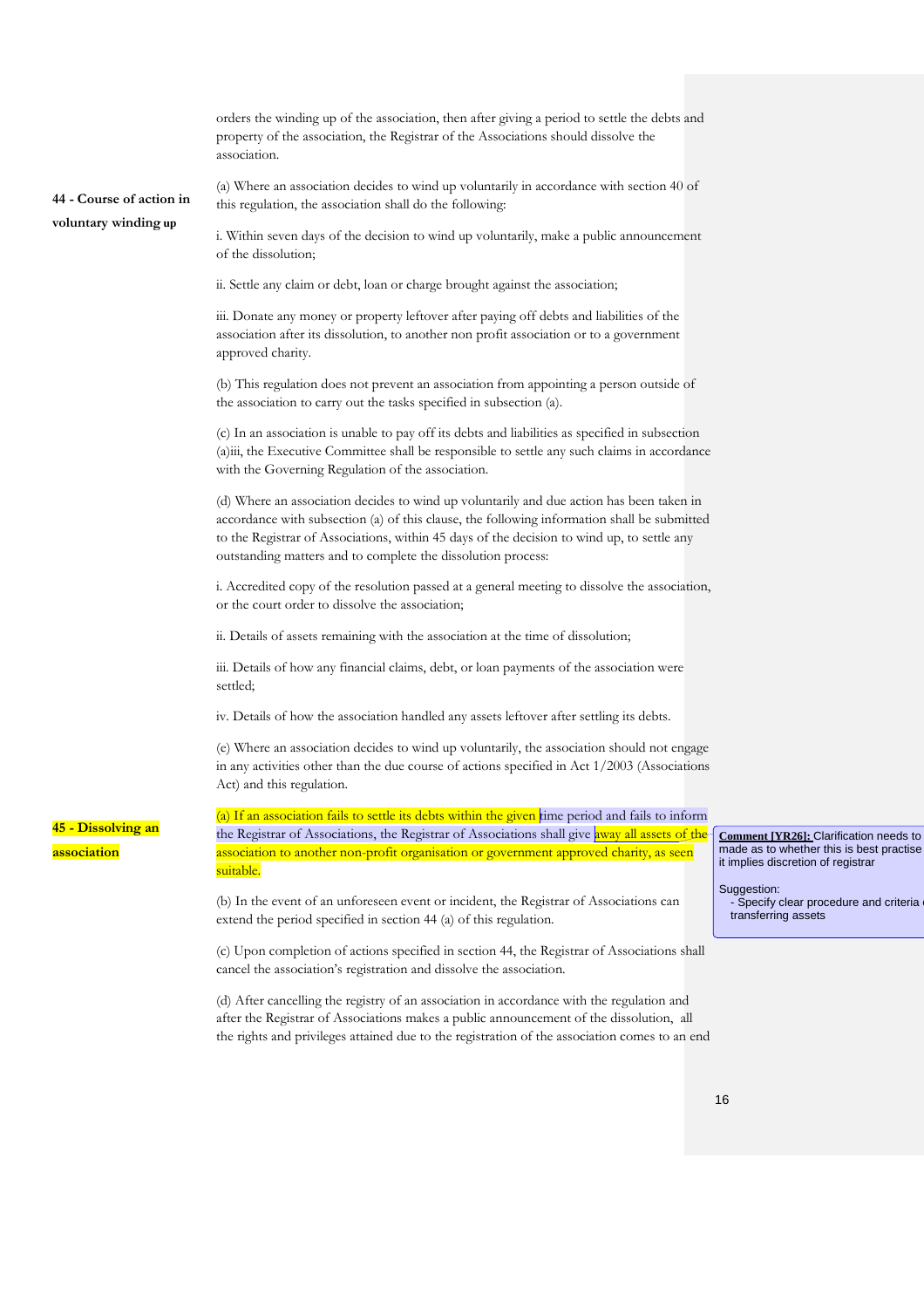|                                                              | and the association is dissolved. The Executive Committee or a person(s) specified in the<br>Governing Regulation of the association shall be responsible for settling any outstanding<br>debts after dissolution, and the Registrar of Associations shall not be held responsible for<br>any actions taken or not taken by the association.                                                                                                                                                                                                                                                                                                                                                                                                                |
|--------------------------------------------------------------|-------------------------------------------------------------------------------------------------------------------------------------------------------------------------------------------------------------------------------------------------------------------------------------------------------------------------------------------------------------------------------------------------------------------------------------------------------------------------------------------------------------------------------------------------------------------------------------------------------------------------------------------------------------------------------------------------------------------------------------------------------------|
| 46 - Additional<br>opportunities given to<br>the association | (a) If a decision to dissolve the association has been made due to the association's failure<br>to act in accordance with section 15 (b) and section 29 of Act $1/2003$ (Association's Act),<br>the association can write to the Registrar of Associations requesting for addition time to<br>fulfil the requirements as in section 15 and 29 of Act 1/2003 (Associations Act). Upon<br>receiving such a request, the Registrar of Associations may, in accordance with the<br>authority vested in him/her under section $32(a)$ of Act $1/2003$ (Associations Act), give<br>additional time to the associations to operate the association. Granting of such additional<br>time is conditional upon the association fulfilling the following requirements: |
|                                                              | i. Electing the Executive Committee of the association within a specified time and<br>registering the Executive Committee with the Registrar of Associations and paying any<br>outstanding fines in this regard;                                                                                                                                                                                                                                                                                                                                                                                                                                                                                                                                            |
|                                                              | ii. Submitting a report on the activities of the association in the past two years, with any<br>outstanding fines in this regard.                                                                                                                                                                                                                                                                                                                                                                                                                                                                                                                                                                                                                           |
|                                                              | (b) Where an association has failed to fulfil the requirements in subsection (a) of this<br>clause within the additional time given, the Registrar of Associations shall dissolve the<br>association without any further notification.                                                                                                                                                                                                                                                                                                                                                                                                                                                                                                                      |

## **Chapter Ten - Administrative Matters**

| 47 - Electronic<br>Communications            | For purposes of this regulation, any communication sent through fax, email or<br>notifications put on the ministry's website shall be considered "electronic<br>communications"                                                                                              |
|----------------------------------------------|------------------------------------------------------------------------------------------------------------------------------------------------------------------------------------------------------------------------------------------------------------------------------|
| 48 - Email submissions                       | Submissions of documents to the Registrar of Associations, made through email shall<br>fulfil the following criteria:                                                                                                                                                        |
|                                              | i. If attaching documents to an email, the attached document should be a scan of the<br>original document;                                                                                                                                                                   |
|                                              | ii. Submissions should be emailed to an email address decided by the ministry                                                                                                                                                                                                |
| 49 - Sending and                             | (a) Email communications send to the Registrar of Associations should be sent using the<br>email address on record for the association with the ministry.                                                                                                                    |
| receiving<br>communications<br>through email | (b) When the ministry of associations sends a communication to the email address of an<br>association on record at the ministry, the ministry shall consider that the association has<br>received that communication.                                                        |
| 50 - Submissions made<br>through fax         | Submissions of documents to the Registrar of Associations made through fax should be<br>sent to a fax number decided by the ministry.                                                                                                                                        |
| 51 - Submission of<br>original documents     | (a) Where the Registrar of Associations requests an association to submit the originals of<br>documents submitted to him/her through email under section 47 of this regulation, the<br>originals should be submitted within a time period that the Registrar of Associations |